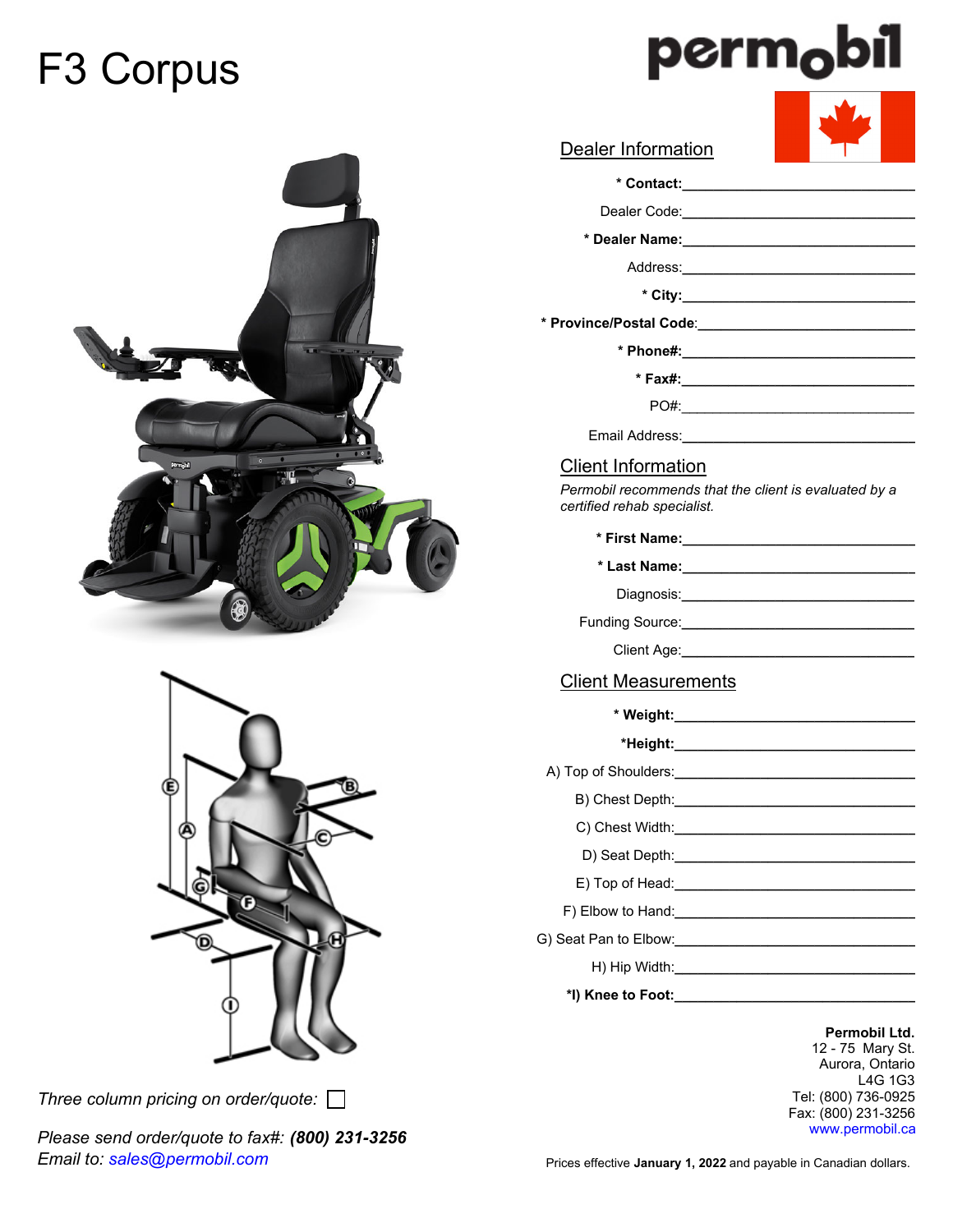## **Chair Model and Colors**

| <b>Part Number</b>                          | <b>Description</b>                                                                                                                                                                               | <b>MSRP-CA</b>                |
|---------------------------------------------|--------------------------------------------------------------------------------------------------------------------------------------------------------------------------------------------------|-------------------------------|
| 111331                                      | F3 Base Corpus - F3 NPO                                                                                                                                                                          | 7,880.00                      |
|                                             | Price Includes: FWD F3 Power Base Set Up For No Power Seat Functions, Corpus Seat<br>Frame, ComfortRide Suspension, ESP (Enhanced Steering Performance), Tie-Down                                |                               |
|                                             | Hardware for Strap Systems, Charger, Flat Free or Pneumatic Tires and a Standard                                                                                                                 |                               |
| 111332                                      | Positioning Belt. R-net 120amp Electronics. Max Speed = 6MPH, Weight Capacity = 300lbs.<br>F3 Base Corpus - F3 SPO                                                                               | 7,880.00                      |
|                                             | Price Includes: FWD F3 Power Base Set Up For One Power Seat Function, Corpus Seat                                                                                                                |                               |
|                                             | Frame, ComfortRide Suspension, ESP (Enhanced Steering Performance), Tie-Down                                                                                                                     |                               |
|                                             | Hardware for Strap Systems, Charger, Flat Free or Pneumatic Tires and a Standard<br>Positioning Belt. R-net 120amp Electronics. Max Speed = 6mph, Weight Capacity = 300lbs.                      |                               |
| 1108398-99-0                                | F3 Base Corpus - F3 MPO                                                                                                                                                                          | 7,880.00                      |
|                                             | Price Includes: FWD F3 Power Base Set Up For Multiple Power Seat Functions, Corpus Seat<br>Frame, ComfortRide Suspension, ESP (Enhanced Steering Performance), Tie-Down                          |                               |
|                                             | Hardware for Strap Systems, Charger, Flat Free or Pneumatic Tires and a Standard                                                                                                                 |                               |
| 1108852-99-0                                | Positioning Belt. R-net 120amp Electronics. Max Speed = 6mph, Weight Capacity = 300lbs.<br><b>Permobil Connect</b>                                                                               | No Charge                     |
|                                             | By selecting, user agrees to activate the Permobil Connect-ready wheelchair for connected                                                                                                        |                               |
|                                             | services.                                                                                                                                                                                        |                               |
| <b>SUPPORT WHEEL OPTIONS:</b>               |                                                                                                                                                                                                  |                               |
| <b>Part Number</b><br>$\nabla$ 1107330-99-0 | <b>Description</b><br>Support Wheels for F3                                                                                                                                                      | <b>MSRP - CA</b>              |
| 111313                                      | <b>Omit Front Support Wheels</b>                                                                                                                                                                 | No Charge<br>No Charge        |
|                                             | User Weight must not exceed 220lbs. Max speed will be limited to 5mph on the F3 Corpus and                                                                                                       |                               |
|                                             | 6mph on the F5 Corpus. Additional restrictions may apply based on chair configuration.                                                                                                           |                               |
| <b>CHOOSE DRIVE TIRES:</b>                  |                                                                                                                                                                                                  |                               |
| <b>Part Number</b><br>1108414-99-0          | <b>Description</b><br>Flat Free Tire 3"W x 14"T Black - Standard Tread                                                                                                                           | <b>MSRP - CA</b><br>No Charge |
|                                             | Designed for a smooth ride on indoor and outdoor surfaces. Includes flat free standard tread                                                                                                     |                               |
|                                             | caster wheels.                                                                                                                                                                                   |                               |
| 1108411-99-0                                | Pneumatic Tire 3"W x 14"T Black - Standard Tread<br>Includes flat free standard tread caster wheels.                                                                                             | No Charge                     |
| 111333                                      | Flat Free Tire 3"W x 14"T Black - Aggressive Tread                                                                                                                                               | 567.00                        |
|                                             | Includes flat free aggressive tread caster wheels and mud guards.                                                                                                                                |                               |
| <b>ADDITIONAL WHEEL OPTIONS:</b>            |                                                                                                                                                                                                  |                               |
| <b>Part Number</b>                          | <b>Description</b>                                                                                                                                                                               | <b>MSRP-CA</b>                |
| 1108412-99-0                                | Pneumatic/Snow Tire 3"W x 14"T Black - Aggr Tread                                                                                                                                                | 567.00                        |
|                                             | Snow tires are designed for use in cold weather conditions. The nylon compound in these tires<br>remains flexible at low temperatures, but wears more easily. Therefore, the snow tires (sold as |                               |
|                                             | wheel assemblies) are not recommended for year-long use and must be ordered along with                                                                                                           |                               |
| 111334                                      | standard drive wheels. Does not include caster wheels.<br>Mud Guard Kit - F3                                                                                                                     | 63.00                         |
| <b>CHOOSE SHROUD COLOR:</b>                 |                                                                                                                                                                                                  |                               |
| <b>Part Number</b>                          | <b>Description</b>                                                                                                                                                                               | <b>MSRP - CA</b>              |
| 1108940-99-0                                | F3 Color Kit - Aqua                                                                                                                                                                              | No Charge                     |
| 1108941-99-0                                | F3 Color Kit - Sky                                                                                                                                                                               | No Charge                     |
| 1108942-99-0                                | F3 Color Kit - Violet                                                                                                                                                                            | No Charge                     |
| 1108943-99-0<br>1109328-99-0                | F3 Color Kit - Flamingo<br>F3 Color Kit - Chili                                                                                                                                                  | No Charge<br>No Charge        |
| 1108945-99-0                                | F3 Color Kit - Canary                                                                                                                                                                            | No Charge                     |
| 1108946-99-0                                | F3 Color Kit - Spring                                                                                                                                                                            | No Charge                     |
| 1108947-99-0                                | F3 Color Kit - Arctic                                                                                                                                                                            | No Charge                     |
| 1108948-99-0                                | F3 Color Kit - Sunset                                                                                                                                                                            | No Charge                     |
| 1108949-99-0                                | F3 Color Kit - Midnight                                                                                                                                                                          | No Charge                     |
|                                             |                                                                                                                                                                                                  |                               |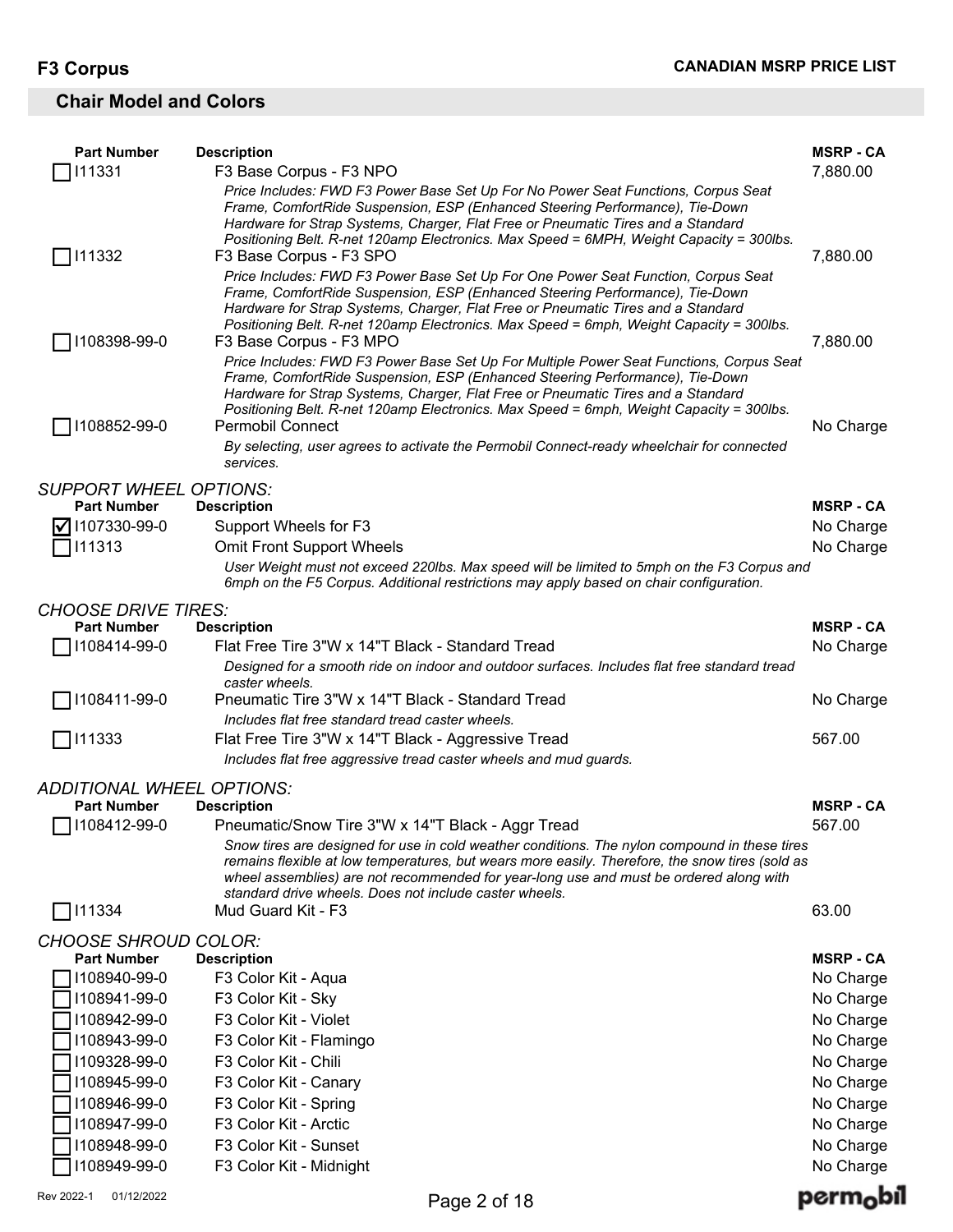## **Chair Model and Colors**

| <b>CHOOSE SHROUD COLOR:</b>   |                                                                                                                    |                  |
|-------------------------------|--------------------------------------------------------------------------------------------------------------------|------------------|
| <b>Part Number</b>            | <b>Description</b>                                                                                                 | <b>MSRP - CA</b> |
| 1108950-99-0                  | F3 Color Kit - Gold                                                                                                | No Charge        |
| 1108951-99-0                  | F3 Color Kit - Bronze                                                                                              | No Charge        |
| 1108952-99-0                  | F3 Color Kit - Platinum                                                                                            | No Charge        |
| 1108953-99-0                  | F3 Color Kit - Carbon Fiber                                                                                        | 252.00           |
| 1108954-99-0                  | F3 Color Kit - Mossy Oak Break-Up Country                                                                          | 252.00           |
| 1108955-99-0                  | F3 Color Kit - CDG Poly                                                                                            | 252.00           |
| 1108957-99-0                  | F3 Color Kit - Fireball                                                                                            | 252.00           |
| 1108958-99-0                  | F3 Color Kit - Water Lily                                                                                          | 252.00           |
| <b>CHOOSE HUB CAP KIT:</b>    |                                                                                                                    |                  |
| <b>Part Number</b>            | <b>Description</b>                                                                                                 | <b>MSRP - CA</b> |
|                               | Hub Cap Color:                                                                                                     |                  |
|                               | Please write in Hub Cap Color below. Hub Cap Color will be matched to the Shroud Color if no<br>selection is made. |                  |
| 111343                        | Hydrographic Hub Cap Color:                                                                                        | 68.00            |
|                               | Please write in Hub Cap Color below. Hub Cap Color will be matched to the Shroud Color if no<br>selection is made. |                  |
| <b>Base Options</b>           |                                                                                                                    |                  |
|                               | <b>MUST CHOOSE EITHER SEAT ELEVATOR OR FIXED SEAT TUBE:</b>                                                        |                  |
| <b>Part Number</b>            | <b>Description</b>                                                                                                 | <b>MSRP - CA</b> |
| 111110                        | Active Height Power Adj. Seat Height - 12" Travel                                                                  | 3,417.00         |
|                               | Must also select Power Tilt when selecting this option.                                                            |                  |
| 111117                        | Seat Tube Fixed                                                                                                    | No Charge        |
|                               |                                                                                                                    |                  |
| <b>SET SEAT HEIGHT:</b>       |                                                                                                                    |                  |
| <b>Part Number</b>            | <b>Description</b>                                                                                                 | <b>MSRP - CA</b> |
| 1107435-99-0                  | Set Seat Height to 17.5"                                                                                           | No Charge        |
| 1107433-99-0                  | Set Seat Height at 18.5"                                                                                           | No Charge        |
|                               | If ordering Power Adjustable Seat Height, 1" of elevator travel is used to set seat at 18.5".                      |                  |
| 1107434-99-0                  | Set Seat Height at 19.5"                                                                                           | No Charge        |
|                               | If ordering Power Adjustable Seat Height, 2" of elevator travel is used to set seat at 19.5".                      |                  |
| <b>MUST CHOOSE BATTERIES:</b> |                                                                                                                    |                  |
| <b>Part Number</b>            | <b>Description</b>                                                                                                 | <b>MSRP - CA</b> |
|                               | <b>BATTERY OPTIONS:</b>                                                                                            |                  |
| 1108999-99-0                  | Permobil Batteries, Grp 24 AGM GEL, Pair                                                                           | 1,013.00         |
|                               | Includes Permobil VoltPro charger optimized for Permobil batteries.                                                |                  |
| 1109183-99-0                  | Permobil Batteries, Grp 34 AGM GEL, Pair                                                                           | 1,001.00         |
|                               | Includes Permobil VoltPro charger optimized for Permobil batteries.                                                |                  |
| <b>OPTIONAL ITEMS:</b>        |                                                                                                                    |                  |
| <b>Part Number</b>            | <b>Description</b>                                                                                                 | <b>MSRP - CA</b> |
| 1109170-99-0                  | <b>Essentials Box with Reflectors</b>                                                                              | 580.00           |
|                               | Please Note: The total backrest angle will be limited to 170°, or further depending on other                       |                  |
| 1109169-99-0                  | backrest-mounted items, to prevent contact with the Essentials Box.<br><b>Essentials Box with Lights</b>           | 965.00           |
|                               | Please Note: The total backrest angle will be limited to 170°, or further depending on other                       |                  |
|                               | backrest-mounted items, to prevent contact with the Essentials Box. Must also select Light Kit.                    |                  |
| 1108418-99-0                  | LED Light Kit for F3                                                                                               | 1,255.00         |
| $\nabla$ 111143               | No charge with 4 power seat function configurations.<br>Enhanced Steering Perform Unit (ESP) R-net                 | 1,284.00         |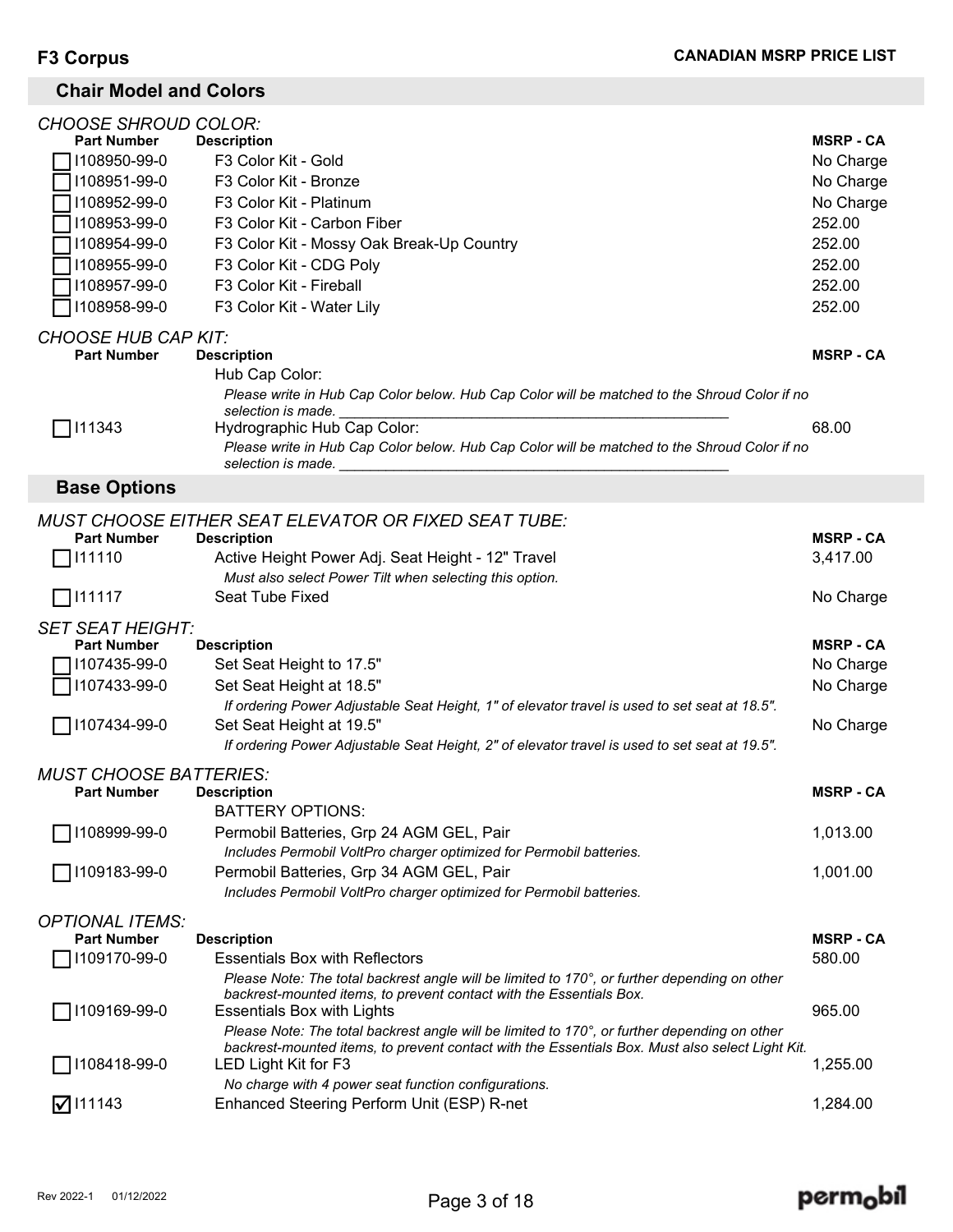## **Base Options**

| <b>OPTIONAL ITEMS:</b>  |                                                                                                                                                                                                                                                                                                                                                                                                  |                  |
|-------------------------|--------------------------------------------------------------------------------------------------------------------------------------------------------------------------------------------------------------------------------------------------------------------------------------------------------------------------------------------------------------------------------------------------|------------------|
| <b>Part Number</b>      | <b>Description</b>                                                                                                                                                                                                                                                                                                                                                                               | <b>MSRP - CA</b> |
| □ 110715                | Compact Laptop Ventilator Tray - Corpus Seat                                                                                                                                                                                                                                                                                                                                                     | 1,819.00         |
|                         | Mounts to rear of Corpus backrest hinge. Accommodates Pulmonetic Systems / CareFusion<br>LTV Series and similar sized Laptop Ventilators. The tray is 330mm Tall, adjustable Width<br>between 200mm - 330mm, and adjustable Depth between 50mm - 165mm. Overall backrest<br>angle limited to 150° when mounting this ventilator tray. Custom Option. Additional drive<br>restrictions may apply. |                  |
| 10787                   | Battery Tray for Laptop Ventilator Tray                                                                                                                                                                                                                                                                                                                                                          | 291.00           |
|                         | Mounts to rear of Laptop Ventilator Tray. Measures 290mm W x 170mm H x 42mm D.<br>Accommodates Pulmonetic Systems Lithium-Ion Battery Pack, CareFusion SprintPack Battery<br>System, or Richardson PowerTech Vent Power Center. Custom Option.                                                                                                                                                   |                  |
| □ 110788                | O2 Holder for Laptop Ventilator Tray                                                                                                                                                                                                                                                                                                                                                             | 411.00           |
|                         | Mounts to Left or Right Side of Laptop Vent Tray. O2 Holder is 175mm Tall. Width infinitely<br>adjustable 90mm - 170mm. Depth infinitely adjustable 95mm - 125mm. Custom Option.                                                                                                                                                                                                                 |                  |
| ID51113                 | Programming Key for R-net - Permobil Version                                                                                                                                                                                                                                                                                                                                                     | 567.00           |
| <b>Joystick Options</b> |                                                                                                                                                                                                                                                                                                                                                                                                  |                  |

## *CHOOSE JOYSTICK TYPE:*

| <b>Part Number</b> | <b>Description</b>                                                                                                                                                                                                                                          | <b>MSRP - CA</b> |
|--------------------|-------------------------------------------------------------------------------------------------------------------------------------------------------------------------------------------------------------------------------------------------------------|------------------|
|                    | PLEASE NOTE:                                                                                                                                                                                                                                                |                  |
| 1107779-99-0       | For all remote joystick modules shown below, you must also select an expandable controller.<br>For additional input devices, refer to Alterative Drive Systems Section.<br>Color Joystick Module, (CJSM)                                                    | 1,444.00         |
|                    | This R-net color joystick features: A Large High-Resolution 3.5" VGA color display, control of<br>up to 4 Bluetooth devices, Infrared control, programmable buttons and a programmable switch<br>jack; all in a compact, durable Aluminum housing.          |                  |
| 1107778-99-0       | Permobil Joystick Module                                                                                                                                                                                                                                    | 1,282.00         |
|                    | Designed exclusively for Permobil, this R-net color joystick features: a 2.8" color display,<br>control of up to 4 Bluetooth devices, Infrared control, programmable buttons and a<br>programmable switch jack; all in a compact, durable Aluminum housing. |                  |
| 111186             | Permobil Joystick Module, NC                                                                                                                                                                                                                                | No Charge        |
|                    | Designed exclusively for Permobil, this R-net color joystick features: a 2.8" color display.                                                                                                                                                                |                  |
| 1107829-99-0       | 3.5mm Y-Splitter Cable for PJSM/CJSM                                                                                                                                                                                                                        | 45.00            |
|                    | For use with the PJSM or CJSM Mode/Profile jack. Allows 2 mechanical switches to control 4<br>separate functions. Requires PC Programming to assign the short hold and long hold<br>commands to each switch. Switches sold separately.                      |                  |
| 1105700-99-0       | R-net Remote Colour JS w/ Lights, Heavy Duty Gimbal                                                                                                                                                                                                         | 2,208.00         |
|                    | Heavy-Duty modification enables gimbal to hold up to extreme operating forces. Reinforced<br>housing is attached to a standard Colour LCD R-net Joystick. 3" long joystick knob has 3/4"<br>diameter. Not compatible with alternative joystick handles.     |                  |

## *CHOOSE JOYSTICK HANDLE TYPE:*

| <b>Part Number</b> | <b>Description</b>                             | <b>MSRP-CA</b> |
|--------------------|------------------------------------------------|----------------|
| 110045             | Cone Shaped Joystick Knob - Standard           | No Charge      |
| 1100960-99-0       | Chin Cup For Joystick Knob                     | 129.00         |
| 1100961-99-0       | "T" Handle For Joystick Knob                   | 190.00         |
| 1100962-99-0       | "Large Ball" For Joystick Knob                 | 129.00         |
| 1100963-99-0       | "Softball" For Joystick Knob                   | 173.00         |
| 1100964-99-0       | "Mushroom" For Joystick Knob                   | 173.00         |
| 1100965-99-0       | "Stick" For Joystick Knob                      | 173.00         |
| 1105442-99-0       | 1.75" Black Foam Ball For Joystick Knob        | 129.00         |
| 1105846-99-0       | Bodypoint J/S Handle 3" U-Shaped w/ Flex-Shaft | 166.00         |
| 1105847-99-0       | Bodypoint J/S Handle 4" U-Shaped w/ Flex-Shaft | 166.00         |
| 1105848-99-0       | Bodypoint J/S Handle Dome Shaped, Rubber       | 166.00         |

**Part Number Description MSRP - CA**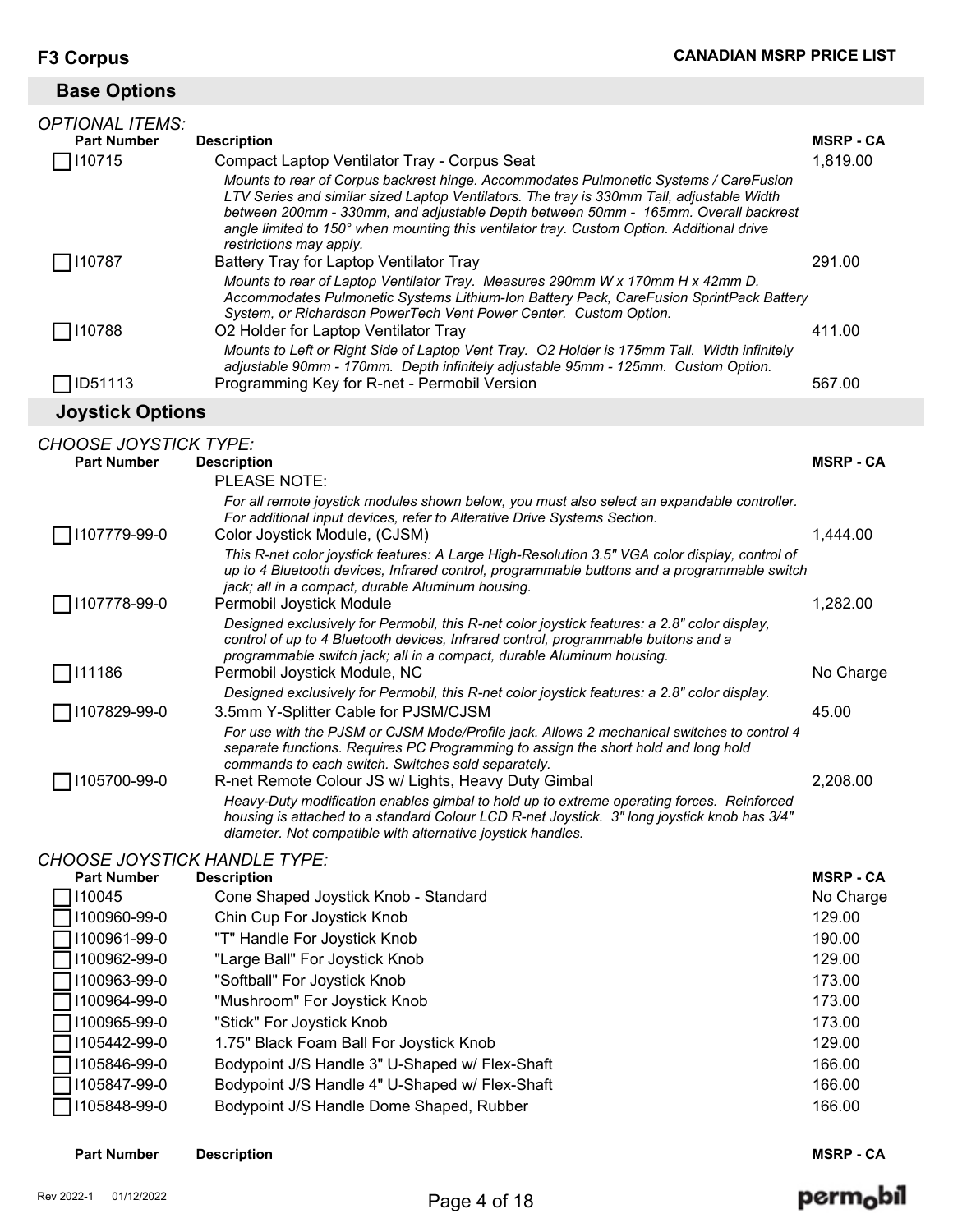## **Joystick Options**

| <b>Part Number</b>    | <b>Description</b>                                                                                                                                                                                                                                                                                                                                                   | <b>MSRP - CA</b> |
|-----------------------|----------------------------------------------------------------------------------------------------------------------------------------------------------------------------------------------------------------------------------------------------------------------------------------------------------------------------------------------------------------------|------------------|
| 110664                | Joystick Mount Right - Fixed                                                                                                                                                                                                                                                                                                                                         | No Charge        |
| 110665                | Joystick Mount Left - Fixed                                                                                                                                                                                                                                                                                                                                          | No Charge        |
| 1108037-99-0          | Slimline Retractable Joystick Mount - Right                                                                                                                                                                                                                                                                                                                          | 489.00           |
| 1108038-99-0          | Slimline Retractable Joystick Mount - Left                                                                                                                                                                                                                                                                                                                           | 489.00           |
| 111232                | Adjustable Height Panel Bracket                                                                                                                                                                                                                                                                                                                                      | 379.00           |
| 1105210-99-0          | Provides 1.77" of vertical adjustment below the armrest and 25° of angle adjustment.<br>Compatible with all Permobil joystick mounts except for the M1 Fixed Joystick Mount.<br>Mount Standard Joystick on Corpus Back Hinge<br>Standard R-net Joystick is mounted to backrest hinge. Can be chosen instead of PN<br>1105408-99-0. Mount on Left:<br>Mount on Right: | 339.00           |
| 1108268-99-0          | <b>Bodypoint Tri-Lock Midline Mount Assembly</b>                                                                                                                                                                                                                                                                                                                     | 747.00           |
|                       | Includes L-shaped joystick arm and height adjustable mounting clamp. Joystick mount sold<br>separately (select from the mounts listed below). Please indicate if you want midline mounted<br>on left or right armrest:<br>Mount Midline on Left Armrest:<br>Mount Midline on Right Armrest: ____                                                                     |                  |
| 1108280-99-0          | Bodypoint Tri-Lock Mount for R-net JS                                                                                                                                                                                                                                                                                                                                | 306.00           |
| 108279-99-0           | Bodypoint Tri-Lock Mount for Compact Joystick                                                                                                                                                                                                                                                                                                                        | 306.00           |
| 110842                | PERMOFix Mount for Mini/Compact Joystick                                                                                                                                                                                                                                                                                                                             | 306.00           |
|                       | Includes a shim that allows the PERMOFix joint to be mounted on the joystick arm. Provides<br>an adjustable mount for a Mini Joystick or Compact Joystick.                                                                                                                                                                                                           |                  |
| <b>Part Number</b>    | <b>Description</b>                                                                                                                                                                                                                                                                                                                                                   | <b>MSRP - CA</b> |
| $\nabla$ 110411       | Expandable Controller - R-net                                                                                                                                                                                                                                                                                                                                        | No Charge        |
|                       | Must be ordered with all expandable/remote joysticks.                                                                                                                                                                                                                                                                                                                |                  |
| $\nabla$ 110513       | Harness for Expandable Controller                                                                                                                                                                                                                                                                                                                                    | No Charge        |
|                       | Must be ordered with any Expandable Controller.                                                                                                                                                                                                                                                                                                                      |                  |
| 1105225-99-0          | Co-Pilot Attendant Control R-net - Corpus                                                                                                                                                                                                                                                                                                                            | 5,444.00         |
| 1105408-99-0          | <b>Attendant Control R-net</b>                                                                                                                                                                                                                                                                                                                                       | 1,413.00         |
| 110582                | Output Module (IOM) for R-net Control System                                                                                                                                                                                                                                                                                                                         | 1,891.00         |
|                       | This allows a user to control an external device (ex: Communication Device, ECU, Door<br>Opener, etc.) through the drive input (JSM, Head Array, etc.). Each module can provide up to 4<br>switch closures. May require specialty cable or wiring. Up to three output modules can be<br>installed on one wheelchair.                                                 |                  |
| <b>Seating System</b> |                                                                                                                                                                                                                                                                                                                                                                      |                  |

| <b>CHOOSE POSTERIOR TILT/RECLINE PACKAGE:</b> |  |
|-----------------------------------------------|--|

| <b>Part Number</b>     | <b>Description</b>                                                                                                                                                                                                                                                                     | <b>MSRP - CA</b> |
|------------------------|----------------------------------------------------------------------------------------------------------------------------------------------------------------------------------------------------------------------------------------------------------------------------------------|------------------|
|                        | PLEASE NOTE:                                                                                                                                                                                                                                                                           |                  |
|                        | A half speed limitation is imposed when the Total Backrest Angle (TBA) > 150°. TBA = Tilt<br>Angle + Backrest Recline Angle. Example 1: 45° Tilt + 100° Recline = 145° TBA (Full Speed).                                                                                               |                  |
|                        | Example 2: $35^{\circ}$ Tilt + 120° Recline = 155° TBA (Half Speed).                                                                                                                                                                                                                   |                  |
| $\Box$ 111211          | Corpus Seat w/ Manual Recline<br>Manual recline angle limited to 120°.                                                                                                                                                                                                                 | 2,620.00         |
| $\Box$ 111131          | Corpus Seat w/ No Tilt & 180° Power Recline                                                                                                                                                                                                                                            | 9,908.00         |
| $\Box$ 111132          | Corpus Seat w/ 50° Tilt & Manual Recline<br>Manual Recline angle limited to 120°.                                                                                                                                                                                                      | 8,884.00         |
| $\Box$ 111133          | Corpus Seat w/ 50° Tilt & 180° Power Recline                                                                                                                                                                                                                                           | 14,638.00        |
| ACTIVE REACH PACKAGES: |                                                                                                                                                                                                                                                                                        |                  |
| <b>Part Number</b>     | <b>Description</b>                                                                                                                                                                                                                                                                     | <b>MSRP - CA</b> |
|                        | PLEASE NOTE:                                                                                                                                                                                                                                                                           |                  |
|                        | ActiveReach should be recommended by a licensed clinical professional and/or ATP. While<br>operating ActiveReach, positioning equipment such as lap belts and chest supports should be<br>considered to meet the user's specific safety needs. Note: A low speed limitation is imposed |                  |

*from 5° of ActiveReach and Drive inhibit will occur at 10° or greater.*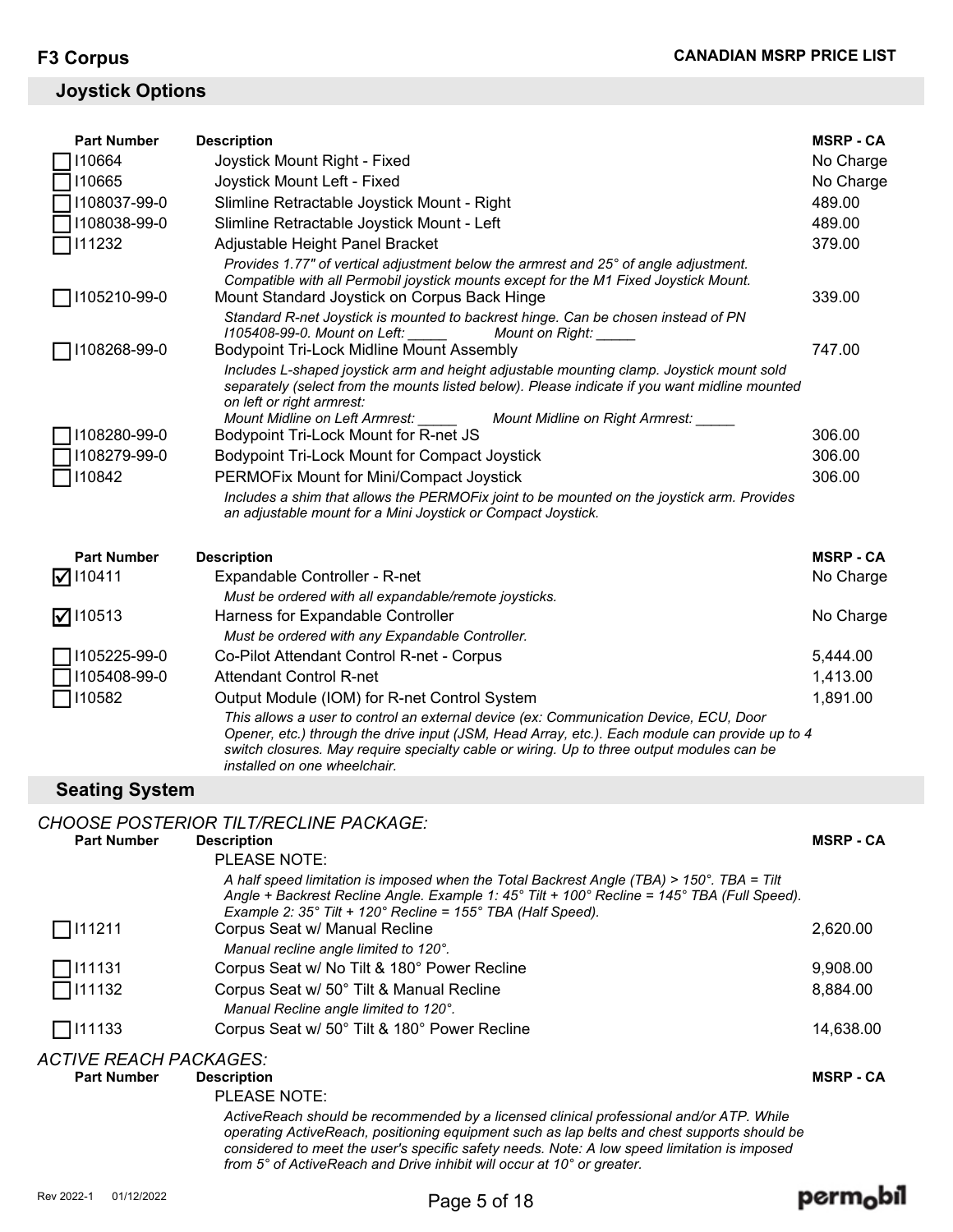## **Seating System**

| <b>ACTIVE REACH PACKAGES:</b> |                                                                                                                                                                                                                                                                                                                                                                                                                                                                                                                  |                  |
|-------------------------------|------------------------------------------------------------------------------------------------------------------------------------------------------------------------------------------------------------------------------------------------------------------------------------------------------------------------------------------------------------------------------------------------------------------------------------------------------------------------------------------------------------------|------------------|
| <b>Part Number</b>            | <b>Description</b>                                                                                                                                                                                                                                                                                                                                                                                                                                                                                               | <b>MSRP - CA</b> |
| 111141                        | 5° Active Reach (Anterior Tilt)                                                                                                                                                                                                                                                                                                                                                                                                                                                                                  | No Charge        |
|                               | When ordered with a Power Adjustable Seat Height, tilt range will be -5° to +50°. When<br>ordered without a Power Adjustable Seat Height, tilt range will be -5° to +45°. If this option is<br>selected with a fixed seat, the minimum seat to floor height at $0^{\circ}$ of tilt will be approximately<br>19.5". Power Legrest recommended for full functionality. Minimum legrest angle will be $\sim$ 97 $^{\circ}$<br>when manual legrest is selected.                                                      |                  |
| 1107090-99-0                  | 10° Active Reach (Anterior Tilt)                                                                                                                                                                                                                                                                                                                                                                                                                                                                                 | No Charge        |
|                               | Please Note: This option is only available on configurations ordered with Power Adjustable<br>Seat Height and Power Tilt. A chest support belt (see Accessories section) is strongly<br>recommended when selecting this option. Power Legrest recommended for full functionality.<br>Minimum legrest angle will be $\sim$ 103° when manual legrest is selected.                                                                                                                                                  |                  |
| 1107091-99-0                  | 20° Active Reach (Anterior Tilt)                                                                                                                                                                                                                                                                                                                                                                                                                                                                                 | 3,199.00         |
| 111100                        | Please Note: This option is only available on configurations ordered with Power Adjustable<br>Seat Height, Power Tilt, Power Recline and Power Legrest Elevation. Must select Corpus VS<br>Power Elevating Legrest, Corpus VS Footplates and Corpus VS Knee Support from VS<br>Legrest Options section. A chest support belt (see Accessories section) is strongly<br>recommended when selecting this option. Not compatible with retractable positioning belts.<br>30° Active Reach w/ Transfer (Anterior Tilt) | 3,597.00         |
|                               | Please Note: This option is only available on configurations ordered with Power Adjustable<br>Seat Height, Power Tilt, Power Recline and Power Legrest Elevation. Must select Corpus VS<br>Power Elevating Legrest, Corpus VS Footplates and Corpus VS Knee Support from VS<br>Legrest Options section. A chest support belt (see Accessories section) is strongly<br>recommended when selecting this option. Not compatible with retractable positioning belts.                                                 |                  |
| <b>Seating System Options</b> |                                                                                                                                                                                                                                                                                                                                                                                                                                                                                                                  |                  |
|                               | <b>CHOOSE SEAT FUNCTION CONTROL TYPE:</b>                                                                                                                                                                                                                                                                                                                                                                                                                                                                        |                  |

| <b>Part Number</b>            | <b>Description</b>                                                                                                                                                       | <b>MSRP - CA</b> |
|-------------------------------|--------------------------------------------------------------------------------------------------------------------------------------------------------------------------|------------------|
| 110418                        | Single Seat Function Control Switch for R-net                                                                                                                            | No Charge        |
|                               | Does not include thru drive control operation of power seat functions.                                                                                                   |                  |
| $\Box$ 110419                 | Single Seat Function Control Kit for R-net                                                                                                                               | 1,797.00         |
|                               | For operation of a single seat function through the wheelchair electronics via the drive control.                                                                        |                  |
| $\Box$ 110585                 | Order with R-net electronics or remote joystick options.<br>Multiple Seat Function Control Kit for R-net                                                                 | 2,994.00         |
|                               | For operation of two or more seat functions through the wheelchair electronics via the drive<br>control. Order with R-net electronics or remote joystick options.        |                  |
|                               | <b>CHOOSE PUSH BUTTONS OR TOGGLES:</b>                                                                                                                                   |                  |
| <b>Part Number</b>            | <b>Description</b>                                                                                                                                                       | <b>MSRP-CA</b>   |
|                               | <b>PLEASE NOTE:</b>                                                                                                                                                      |                  |
|                               | ICS switchbox is only available with chairs that include standing, 20° or more of ActiveReach<br>or an R-Net LED Remote Joystick.                                        |                  |
| 1102798-99-0                  | <b>Push Buttons on Seat Function Control Kit</b>                                                                                                                         | No Charge        |
| 1102799-99-0                  | Toggle Switches on Seat Function Control Kit                                                                                                                             | 320.00           |
| 1105409-99-0                  | Do Not Install ICS Switchbox, Send as Part                                                                                                                               | No Charge        |
|                               | CHOOSE MOUNTING POSITION OF ICS SWITCHBOX:                                                                                                                               |                  |
| <b>Part Number</b>            | <b>Description</b>                                                                                                                                                       | <b>MSRP-CA</b>   |
| 110626                        | Mount ICS Switchbox onto R-net Joystick Bracket                                                                                                                          | No Charge        |
|                               | ICS Switchbox will be mounted to the same bracket as the R-net Joystick Module. If this item<br>is selected, the ICS Switchbox will swing away with the Joystick Module. |                  |
| 1104651-99-0                  | Mount ICS Switchbox onto Armrest                                                                                                                                         | No Charge        |
|                               | Mount on Left: ______ Mount on Right: _____                                                                                                                              |                  |
| 1106256-99-0                  | Mount ICS Switchbox on Backrest                                                                                                                                          | 180.00           |
|                               | Mount on Left: ______ Mount on Right: _____                                                                                                                              |                  |
| <i><b>OPTIONAL ITEMS:</b></i> |                                                                                                                                                                          |                  |
| <b>Part Number</b>            | <b>Description</b>                                                                                                                                                       | <b>MSRP - CA</b> |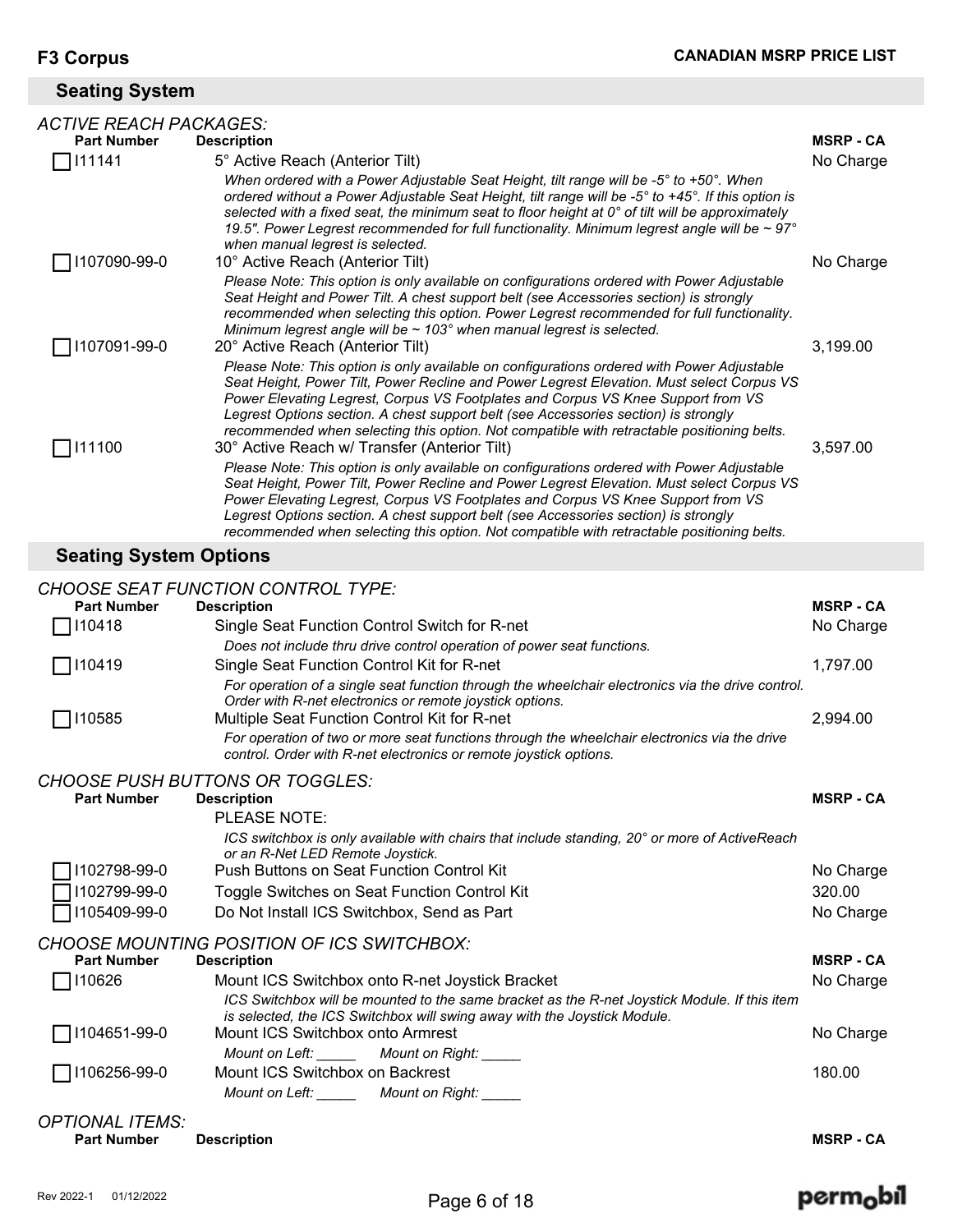## **Seating System Options**

| <b>OPTIONAL ITEMS:</b> |                                                                                                                                                                                                                                                                                                                                                                                                                                                              |                  |
|------------------------|--------------------------------------------------------------------------------------------------------------------------------------------------------------------------------------------------------------------------------------------------------------------------------------------------------------------------------------------------------------------------------------------------------------------------------------------------------------|------------------|
| <b>Part Number</b>     | <b>Description</b>                                                                                                                                                                                                                                                                                                                                                                                                                                           | <b>MSRP - CA</b> |
| 104196-99-0            | <b>ICS Alternative Switchbox for R-net Electronics</b>                                                                                                                                                                                                                                                                                                                                                                                                       | 1,413.00         |
| 108416-99-0            | Seat function interface box that accommodates up to 8 momentary switches. Provides an<br>additional method for accessing the seat functions. 1/8" mini-mono switches not included.<br>Remote Stop System                                                                                                                                                                                                                                                     | 1,556.00         |
|                        | Consists of a 315MHz Radio Frequency (RF) handheld transmitter and an RF receiver<br>mounted on the wheelchair.                                                                                                                                                                                                                                                                                                                                              |                  |
| 10750                  | Memory Seat Program, Corpus w/ R-net                                                                                                                                                                                                                                                                                                                                                                                                                         | 131.00           |
| 106209-99-0            | Legrest Movement Linked to Recline Electronically                                                                                                                                                                                                                                                                                                                                                                                                            | 53.00            |
| 10898                  | Power Legrest will raise when Power Recline moves backward and will lower when back<br>moves forward. If Power Legrest is operated. Power Recline will NOT automatically reposition.<br>Feature works through ICS Switchbox and Driver Control.<br>Enable Independent Repositioning Mode                                                                                                                                                                     | No Charge        |
|                        | IRM allows for sequential movement of power seat functions into a posterior position (35° tilt,<br>115° recline, 135° legrest) and returns to upright position (5° tilt, 100° recline, 110° legrest).<br>This can be accessed using a standard drive control or a single switch. On the Permobil<br>Joystick Module, IRM is accessible through the mode/profile jack (long switch hold). Please<br>see the Alt Drive Accessories section for switch options. |                  |

## **Backrest Options**

|                              | <b>CHOOSE FIXED OR SLIDING BACKREST KIT:</b>                                                                                                                                                                                                                                                                                                                                                  |                  |
|------------------------------|-----------------------------------------------------------------------------------------------------------------------------------------------------------------------------------------------------------------------------------------------------------------------------------------------------------------------------------------------------------------------------------------------|------------------|
| <b>Part Number</b>           | <b>Description</b>                                                                                                                                                                                                                                                                                                                                                                            | <b>MSRP - CA</b> |
| 1105067-99-0                 | Sliding Backrest Kit - 5" Mechanical Shear                                                                                                                                                                                                                                                                                                                                                    | No Charge        |
| 1105066-99-0                 | Fixed Backrest Kit - No Mechanical Shear                                                                                                                                                                                                                                                                                                                                                      | 58.00            |
| <b>CHOOSE BACKREST TYPE:</b> |                                                                                                                                                                                                                                                                                                                                                                                               |                  |
| <b>Part Number</b>           | <b>Description</b>                                                                                                                                                                                                                                                                                                                                                                            | <b>MSRP - CA</b> |
|                              | <b>BACKREST HEIGHT NOTE:</b>                                                                                                                                                                                                                                                                                                                                                                  |                  |
|                              | Backrest heights are measured from the seat pan to the top of the backrest shell with the<br>backrest set at 90°. Corpus Ergo Backs include lateral wedges and foam lumbar pads. Solid<br>Backs do not include foam lumbar pads.                                                                                                                                                              |                  |
| 1106545-99-0                 | Corpus Ergo Back - 14"W x 20"T (C3GERGBCA)                                                                                                                                                                                                                                                                                                                                                    | 1,159.00         |
|                              | Power Recline will be limited to 150° when ordering this backrest.                                                                                                                                                                                                                                                                                                                            |                  |
| 1106546-99-0                 | Corpus Ergo Back - 16"W x 20"T (C3GERGBCA)                                                                                                                                                                                                                                                                                                                                                    | 1,159.00         |
|                              | Power Recline will be limited to 150° when ordering this backrest.                                                                                                                                                                                                                                                                                                                            |                  |
| 1106547-99-0                 | Corpus Ergo Back - 18"W x 20"T (C3GERGBCA)                                                                                                                                                                                                                                                                                                                                                    | 1,159.00         |
|                              | Power Recline will be limited to 150° when ordering this backrest.                                                                                                                                                                                                                                                                                                                            |                  |
| 1106548-99-0                 | Corpus Ergo Back - 20"W x 20"T (C3GERGBCA)                                                                                                                                                                                                                                                                                                                                                    | 1,159.00         |
|                              | Power Recline will be limited to 150° when ordering this backrest.                                                                                                                                                                                                                                                                                                                            |                  |
|                              | <b>PLEASE NOTE:</b>                                                                                                                                                                                                                                                                                                                                                                           |                  |
|                              | Taller backrests listed below include: lateral wedges, foam lumbar pads*, UT rail mounted at<br>the top for lateral adjustment of the headrest, and split backrest feature with height adjustment<br>in 1" increments. Please indicate below where you want the height set at so that a properly<br>sized backrest cushion can be provided. * Foam lumbar pads not included with Solid Backs. |                  |
| 1106532-99-0                 | Corpus Ergo Back - 14"W x 23" - 28"T (C3GERGBCA)                                                                                                                                                                                                                                                                                                                                              | 1,159.00         |
| 1106533-99-0                 | Corpus Ergo Back - 16"W x 23" - 28"T (C3GERGBCA)                                                                                                                                                                                                                                                                                                                                              | 1,159.00         |
| 1106534-99-0                 | Corpus Ergo Back - 18"W x 23" - 28"T (C3GERGBCA)                                                                                                                                                                                                                                                                                                                                              | 1,159.00         |
| 1106535-99-0                 | Corpus Ergo Back - 20"W x 23" - 28"T (C3GERGBCA)                                                                                                                                                                                                                                                                                                                                              | 1,159.00         |
|                              | MUST ALSO SELECT BACK HEIGHT:                                                                                                                                                                                                                                                                                                                                                                 |                  |
|                              | Set Corpus Backrest at 23"                                                                                                                                                                                                                                                                                                                                                                    |                  |
|                              | Set Corpus Backrest at 24"                                                                                                                                                                                                                                                                                                                                                                    |                  |
|                              | Set Corpus Backrest at 25"                                                                                                                                                                                                                                                                                                                                                                    |                  |
|                              | Set Corpus Backrest at 26"                                                                                                                                                                                                                                                                                                                                                                    |                  |
|                              | Set Corpus Backrest at 27"                                                                                                                                                                                                                                                                                                                                                                    |                  |
|                              | Set Corpus Backrest at 28"                                                                                                                                                                                                                                                                                                                                                                    |                  |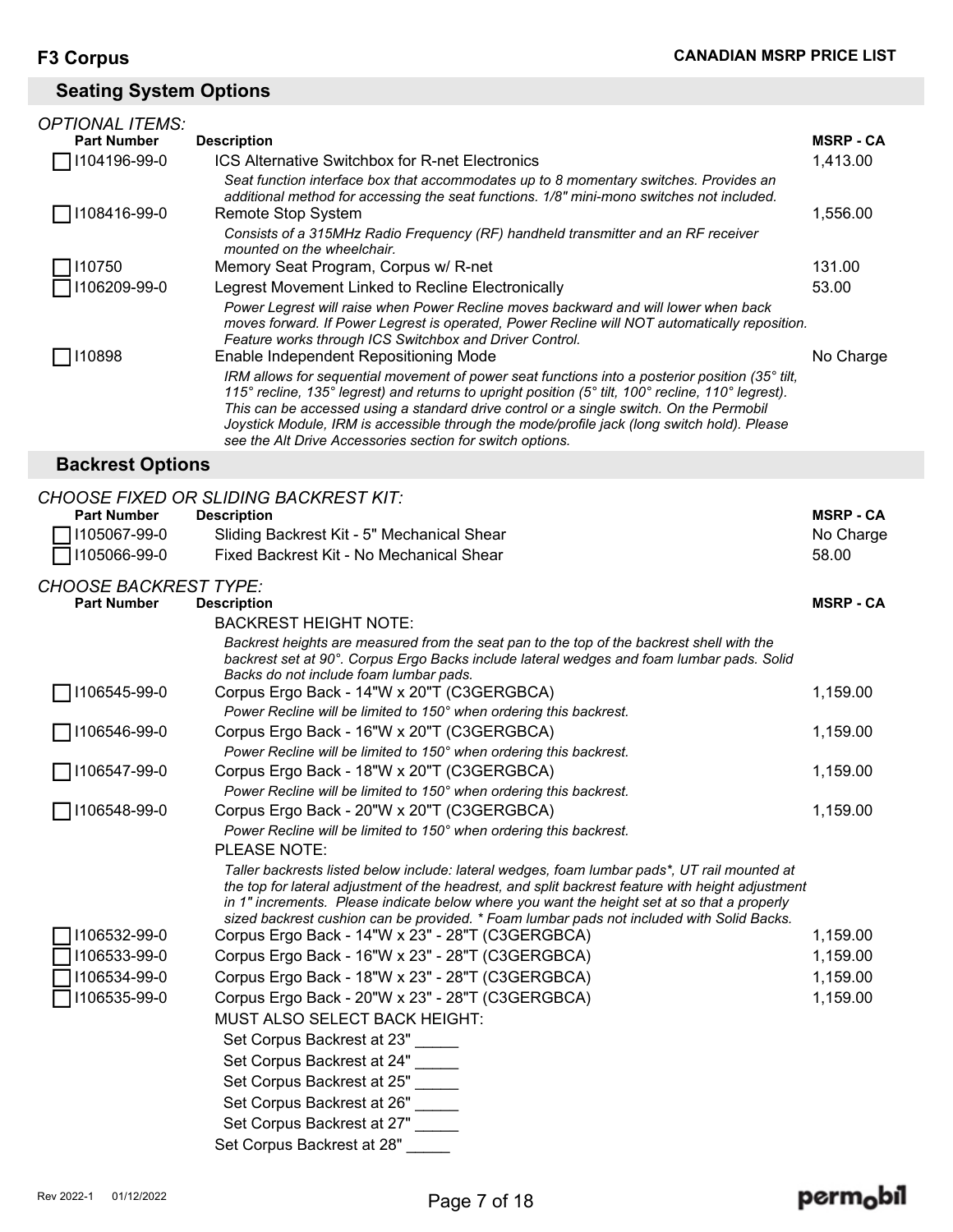## **Backrest Options**

| CHOOSE BACKREST CUSHION:            |                                                                                                                                                                                            |                  |
|-------------------------------------|--------------------------------------------------------------------------------------------------------------------------------------------------------------------------------------------|------------------|
| <b>Part Number</b>                  | <b>Description</b>                                                                                                                                                                         | <b>MSRP - CA</b> |
| 111335                              | Leatherette Cushion - Corpus Ergo Back                                                                                                                                                     | No Charge        |
|                                     | Includes Dual Density Backrest Foam.                                                                                                                                                       |                  |
| $\Box$ 111336                       | Stretch-Air Cushion - Corpus Ergo Back                                                                                                                                                     | No Charge        |
|                                     | Includes Dual Density Backrest Foam with Stretch-Air breathable fabric cover.                                                                                                              |                  |
| <b>CHOOSE ONE OF THE FOLLOWING:</b> |                                                                                                                                                                                            |                  |
| <b>Part Number</b>                  | <b>Description</b>                                                                                                                                                                         | <b>MSRP - CA</b> |
|                                     | ROHO AGILITY NOTE:                                                                                                                                                                         |                  |
|                                     | The ROHO AGILITY Back Systems are available in widths of 14", 16", 18" and 20" and shell                                                                                                   |                  |
|                                     | heights of 16", 18" and 20". Direct Mount system includes backrest shell, cushion, air inserts,<br>UT rail for headrest and Direct Mount adapter for Corpus.                               |                  |
| □ 111258                            | ROHO AGILITY Max Contour Back System - 16" Tall                                                                                                                                            | 1,167.00         |
|                                     | Backrest can be installed at a height (seat pan to top of AGILITY) between 22" and 25".                                                                                                    |                  |
|                                     | Specify Shell Width (14", 16", 18", 20"W):                                                                                                                                                 |                  |
| $\Box$ 111259                       | ROHO AGILITY Max Contour Direct Mount - 18" Tall                                                                                                                                           | 1,167.00         |
|                                     | Backrest can be installed at a height (seat pan to top of AGILITY) between 22" and 26".                                                                                                    |                  |
| 111260                              | Specify Shell Width (14", 16", 18", 20"W):<br>ROHO AGILITY Max Contour Direct Mount - 20" Tall                                                                                             | 1,167.00         |
|                                     | Backrest can be installed at a height (seat pan to top of AGILITY) between 24" and 27".                                                                                                    |                  |
|                                     | Specify Shell Width (14", 16", 18", 20"W):                                                                                                                                                 |                  |
|                                     |                                                                                                                                                                                            |                  |
|                                     | MUST ALSO SELECT BACK HEIGHT:                                                                                                                                                              |                  |
|                                     | Set AGILITY Backrest at 22"                                                                                                                                                                |                  |
|                                     | Set AGILITY Backrest at 23"                                                                                                                                                                |                  |
|                                     | Set AGILITY Backrest at 24"                                                                                                                                                                |                  |
|                                     | Set AGILITY Backrest at 25"                                                                                                                                                                |                  |
|                                     | Set AGILITY Backrest at 26"                                                                                                                                                                |                  |
|                                     | Set AGILITY Backrest at 27"                                                                                                                                                                |                  |
| <b>CHOOSE ONE OF THE FOLLOWING:</b> |                                                                                                                                                                                            |                  |
| <b>Part Number</b>                  | <b>Description</b>                                                                                                                                                                         | <b>MSRP - CA</b> |
| 1109029-99-0                        | BodiLink Premium 3" x 5" Lateral Supports - Pair                                                                                                                                           | 470.00           |
|                                     | Must also select I109031-99-0. Includes foam wedge for additional support. Only compatible                                                                                                 |                  |
|                                     | with Corpus Ergo backrest shells.                                                                                                                                                          |                  |
| 1109030-99-0                        | BodiLink Premium 4" x 6" Lateral Supports - Pair                                                                                                                                           | 470.00           |
|                                     | Must also select I109031-99-0. Includes foam wedge for additional support. Only compatible                                                                                                 |                  |
| 1109031-99-0                        | with Corpus Ergo backrest shells.<br>Swing-Away Adj BodiLink Lateral Hdwr Corpus Pair                                                                                                      | 725.00           |
|                                     |                                                                                                                                                                                            |                  |
| <b>OPTIONAL ITEMS:</b>              |                                                                                                                                                                                            |                  |
| <b>Part Number</b>                  | <b>Description</b>                                                                                                                                                                         | <b>MSRP - CA</b> |
| 1105782-99-0                        | Tubular Backrest Frame - Corpus (1" Canes)                                                                                                                                                 | 516.00           |
|                                     | Provides 1" diameter, vertical canes for mounting aftermarket backrests. Frame can be<br>adjusted to support backrest widths from 14" to 20". Canes are attached with 2" long UniTrack     |                  |
|                                     | linkage disks that can rotate to provide space for backrest hardware. The tops of the canes                                                                                                |                  |
|                                     | can be adjusted up to a height of 27" above the seat pan. Depending on the aftermarket                                                                                                     |                  |
|                                     | backrest, several inches of seat depth may be lost when mounting this system.                                                                                                              |                  |
| 1106072-99-0                        | Direct Backrest Frame - Corpus                                                                                                                                                             | 516.00           |
|                                     | Used to mount ROHO Agility, Jay 3, Matrx Elite, Varilite Icon and Ride Java backrests ranging<br>in width from 14" to 20". Slotted brackets and 1" UniTrack linkage disks provide a close, |                  |
|                                     | adjustable mount. Backrest pitch can be tuned by rotating the linkage disks. Some seat depth                                                                                               |                  |
|                                     | may be lost due to the position and orientation of the backrest.                                                                                                                           |                  |
| 110725                              | Split Backrest Cushion - Corpus                                                                                                                                                            | 384.00           |
|                                     | Custom Option.                                                                                                                                                                             |                  |
| 110786                              | Tailored Backrest Cushion - Corpus                                                                                                                                                         | 120.00           |
|                                     | Sides of cushion are trimmed to provide additional clearance for lateral trunk supports. Must                                                                                              |                  |
|                                     | also select a backrest cushion when ordering this custom option.                                                                                                                           |                  |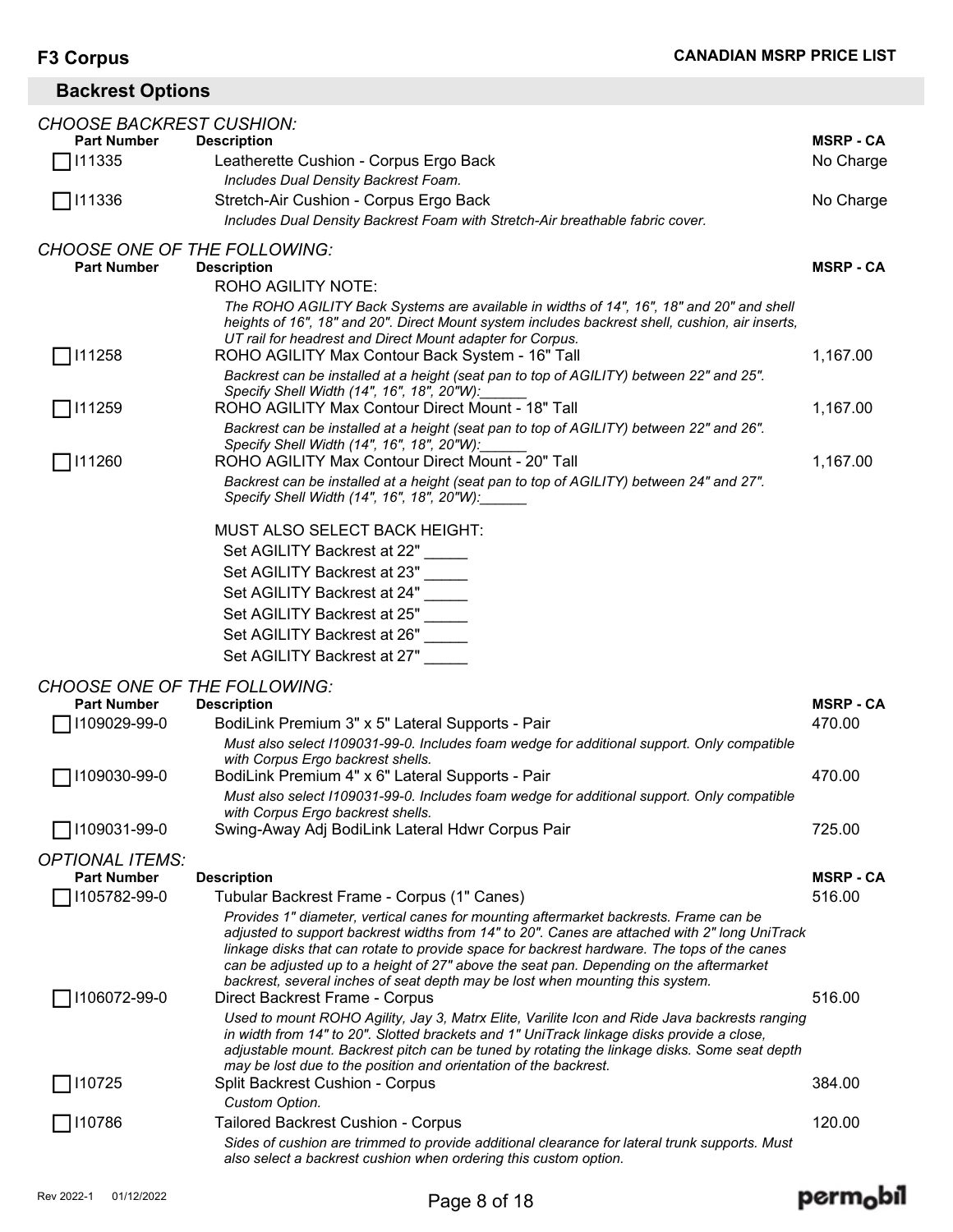## **Seat Sizing**

| <b>CHOOSE SEAT WIDTH:</b>   |                                                                                                                                                                                                                                                                                                                                                                                                              |                  |
|-----------------------------|--------------------------------------------------------------------------------------------------------------------------------------------------------------------------------------------------------------------------------------------------------------------------------------------------------------------------------------------------------------------------------------------------------------|------------------|
| <b>Part Number</b>          | <b>Description</b>                                                                                                                                                                                                                                                                                                                                                                                           | <b>MSRP - CA</b> |
| 1107023-99-0                | Set Seat Width at 17": ____                                                                                                                                                                                                                                                                                                                                                                                  | No Charge        |
| 1107024-99-0                | Set Seat Width at 19":                                                                                                                                                                                                                                                                                                                                                                                       | No Charge        |
| 1107025-99-0                | Set Seat Width at 21":                                                                                                                                                                                                                                                                                                                                                                                       | No Charge        |
| 1107026-99-0                | Set Seat Width at 23":                                                                                                                                                                                                                                                                                                                                                                                       | No Charge        |
| <b>CHOOSE SEAT DEPTH:</b>   |                                                                                                                                                                                                                                                                                                                                                                                                              |                  |
| <b>Part Number</b>          | <b>Description</b>                                                                                                                                                                                                                                                                                                                                                                                           | <b>MSRP - CA</b> |
|                             | PLEASE NOTE:                                                                                                                                                                                                                                                                                                                                                                                                 |                  |
|                             | - "There are three seat depth kits, each providing three seat depth settings: (1) 14" - 16", (2) 17<br>19" and (3) 20" - 22". Please select the required seat depth and the appropriate kit will be<br>provided.                                                                                                                                                                                             |                  |
| 1107013-99-0                | Seat Depth 14"                                                                                                                                                                                                                                                                                                                                                                                               | No Charge        |
| 1107014-99-0                | Seat Depth 15"                                                                                                                                                                                                                                                                                                                                                                                               | No Charge        |
| 1107015-99-0                | Seat Depth 16"                                                                                                                                                                                                                                                                                                                                                                                               | No Charge        |
| 1107016-99-0                | Seat Depth 17"                                                                                                                                                                                                                                                                                                                                                                                               | No Charge        |
| 1107017-99-0                | Seat Depth 18"                                                                                                                                                                                                                                                                                                                                                                                               | No Charge        |
| 1107018-99-0                | Seat Depth 19"                                                                                                                                                                                                                                                                                                                                                                                               | No Charge        |
| 1107019-99-0                | Seat Depth 20"                                                                                                                                                                                                                                                                                                                                                                                               | No Charge        |
| 1107020-99-0                | Seat Depth 21"                                                                                                                                                                                                                                                                                                                                                                                               | No Charge        |
| 1107021-99-0                | Seat Depth 22"                                                                                                                                                                                                                                                                                                                                                                                               | No Charge        |
| <b>CHOOSE SEAT CUSHION:</b> |                                                                                                                                                                                                                                                                                                                                                                                                              |                  |
| <b>Part Number</b>          | <b>Description</b>                                                                                                                                                                                                                                                                                                                                                                                           | <b>MSRP - CA</b> |
|                             | NOTE:                                                                                                                                                                                                                                                                                                                                                                                                        |                  |
|                             | A Corpus II Ergonomic Seat Cushion will be provided for select seat sizes.                                                                                                                                                                                                                                                                                                                                   |                  |
| 111337                      | Corpus Ergo Cushion - Leatherette Cover                                                                                                                                                                                                                                                                                                                                                                      | 654.00           |
| 111338                      | Corpus Ergo Cushion - Stretch-Air Cover                                                                                                                                                                                                                                                                                                                                                                      | 654.00           |
| 110965                      | Corpus Ergo Air Cushion (C3GRHOSCA)                                                                                                                                                                                                                                                                                                                                                                          | 694.00           |
|                             | Features ROHO Dry Floatation technology. The removable ROHO cell pad provides adjustable<br>skin protection while the contoured foam and thigh support wedges help maintain proper<br>positioning and stability. Includes removable stretch fabric cover. Available in widths of 17", 19"<br>and 21" and depths of 17", 19" and 21", as well as 17" x 23". Not Available in 21" x 17"                        |                  |
| 111113                      | Incontinence Cover for Ergo Cushion                                                                                                                                                                                                                                                                                                                                                                          | 208.00           |
|                             | Made from a stretch Dartex fabric and suitable for all Ergo cushions including the Corpus Ergo<br>Air. The cover is cut to the contours of the Ergo cushion and is designed to be used as an<br>outer layer of protection. Cover size will be matched to cushion size. Sent as a part. Part<br>Number will be provided on the quote / order confirmation based on the Seat Width and Seat<br>Depth selected. |                  |
| 111166                      | ROHO QUADTRO SELECT HIGH PROFILE                                                                                                                                                                                                                                                                                                                                                                             | 777.00           |
| 111168                      | ROHO HIGH PROFILE Single Compartment                                                                                                                                                                                                                                                                                                                                                                         | 636.00           |
| 111170                      | ROHO HIGH PROFILE Sensor Ready                                                                                                                                                                                                                                                                                                                                                                               | 636.00           |
|                             | Single compartment cushion designed to work with Smart Check Device I107505-99-0. Not<br>available in all seat widths and depths.                                                                                                                                                                                                                                                                            |                  |
| 111173                      | Incontinence Cover for ROHO Cushion                                                                                                                                                                                                                                                                                                                                                                          | 145.00           |
|                             | Cover size will be matched to ROHO cushion size. Sent as a part.                                                                                                                                                                                                                                                                                                                                             |                  |
| 1105118-99-0                | <b>Omit Seat Cushion</b>                                                                                                                                                                                                                                                                                                                                                                                     | No Charge        |
| <b>Armrest Options</b>      |                                                                                                                                                                                                                                                                                                                                                                                                              |                  |

## *CHOOSE ARMBAR KIT AND MOUNTING POSITION:*

| <b>Part Number</b>  | <b>Description</b>                                                                                                                                                                                                                                                               | <b>MSRP - CA</b> |
|---------------------|----------------------------------------------------------------------------------------------------------------------------------------------------------------------------------------------------------------------------------------------------------------------------------|------------------|
|                     | PLEASE NOTE:                                                                                                                                                                                                                                                                     |                  |
|                     | Narrow Armbar Kit can be adjusted from 15"W to 19"W between the armrest pads without any<br>additional parts. Wide Armbar Kit can be adjusted from 19"W to 23"W between the armrest<br>pads without any additional parts. Please select both Armbar Kit and Width Setting below. |                  |
| $\Box$ I106543-99-0 | Narrow Armbar Kit, Inf Adjustable 15"W - 19"W                                                                                                                                                                                                                                    | No Charge        |

perm<sub>o</sub>bil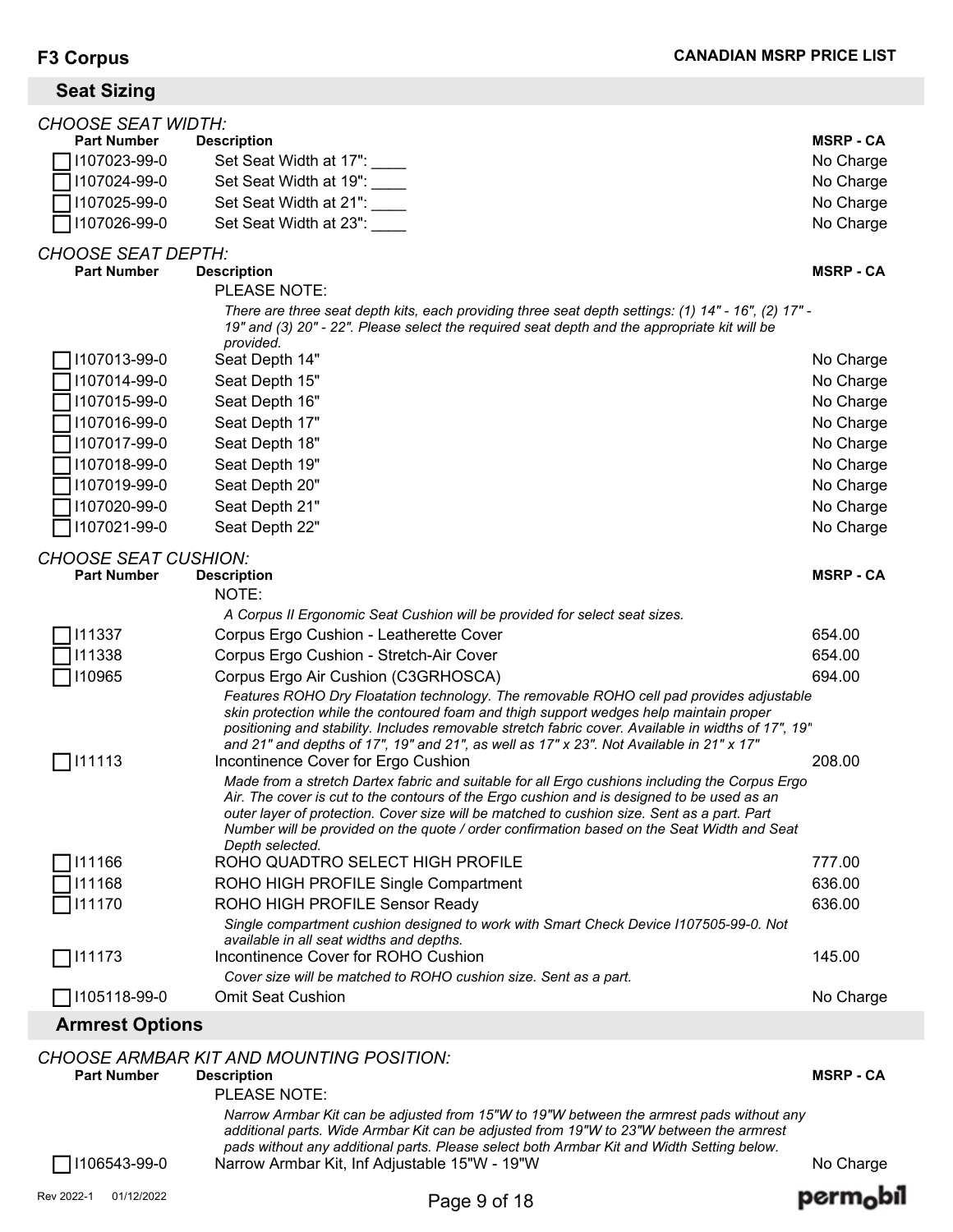| <b>Armrest Options</b>             |                                                                                                                                                                                                                                                                                                                                                               |                               |
|------------------------------------|---------------------------------------------------------------------------------------------------------------------------------------------------------------------------------------------------------------------------------------------------------------------------------------------------------------------------------------------------------------|-------------------------------|
| <b>Part Number</b><br>1106544-99-0 | <b>CHOOSE ARMBAR KIT AND MOUNTING POSITION:</b><br><b>Description</b><br>Wide Armrest Kit, Inf Adjustable 19"W - 23"W<br>Required when selecting a 20" wide backrest.<br>Set the Width Between the Armrests to:<br>Must be wider than backrest width to ensure proper fit. Please round to nearest 1".                                                        | <b>MSRP - CA</b><br>No Charge |
| <b>Part Number</b>                 | <b>CHOOSE ARMREST HEIGHT MOUNTING POSITION:</b><br><b>Description</b>                                                                                                                                                                                                                                                                                         | <b>MSRP - CA</b>              |
| $\nabla$ 1105069-99-0              | Height Adjustable Armrests - NC<br>SET ARMREST HEIGHT AT:<br>Corpus Armrests are infinitely adjustable from 8" - 15", measured from the seat pan to the top<br>of the arrmrest pad. No additional parts are needed to get this full range of adjustment. In one<br>inch increments (ex: 8", 9", etc.), please indicate where you would like the armrests set. | No Charge                     |
| <b>Part Number</b>                 | <b>CHOOSE ARMREST SWIVEL FIXED OR ENABLED:</b><br><b>Description</b>                                                                                                                                                                                                                                                                                          | <b>MSRP - CA</b>              |
| 1105071-99-0                       | Left Armrest Bracket - Fixed<br>Medial swivel cannot be enabled when selecting this option. Must be selected when ordering<br>arm trough adapters.                                                                                                                                                                                                            | No Charge                     |
| 1105070-99-0                       | Right Armrest Bracket - Fixed<br>Medial swivel cannot be enabled when selecting this option. Must be selected when ordering<br>arm trough adapters.                                                                                                                                                                                                           | No Charge                     |
| 1105073-99-0<br>1105072-99-0       | Left Armrest Bracket - Medial Swivel Enabled<br>Right Armrest Bracket - Medial Swivel Enabled                                                                                                                                                                                                                                                                 | No Charge<br>No Charge        |
| <b>CHOOSE ARMREST PAD RIGHT:</b>   |                                                                                                                                                                                                                                                                                                                                                               |                               |
| <b>Part Number</b>                 | <b>Description</b>                                                                                                                                                                                                                                                                                                                                            | <b>MSRP - CA</b>              |
| 1105104-99-0                       | 4"x13" Corpus Armrest Pad Right - Leatherette                                                                                                                                                                                                                                                                                                                 | No Charge                     |
| 1105105-99-0                       | 4"x16" Corpus Armrest Pad Right - Leatherette                                                                                                                                                                                                                                                                                                                 | No Charge                     |
| 1105999-99-0                       | 4"x18" Corpus HD Armrest Pad Right - Leatherette                                                                                                                                                                                                                                                                                                              | No Charge                     |
| 1106047-99-0                       | 4"x13" Corpus Armrest Pad Right - Black Fabric                                                                                                                                                                                                                                                                                                                | No Charge                     |
| 1107214-99-0                       | 4"x16" Corpus Armrest Pad Right - Black Fabric                                                                                                                                                                                                                                                                                                                | No Charge                     |
| 1105995-99-0                       | 4"x18" Corpus HD Armrest Pad Right - Black Fabric                                                                                                                                                                                                                                                                                                             | No Charge                     |
| 1107593-99-0                       | 4"x13" Corpus Arm w/ Permobil Gel Pad - Right                                                                                                                                                                                                                                                                                                                 | 213.00                        |
| 1107595-99-0                       | 4"x16" Corpus Arm w/ Permobil Gel Pad - Right                                                                                                                                                                                                                                                                                                                 | 218.00                        |
| 1107597-99-0                       | 4"x18" Corpus HD Arm w/ Permobil Gel Pad - Right                                                                                                                                                                                                                                                                                                              | 227.00                        |
| 1108861-99-0                       | Moldable Forearm Support - Right                                                                                                                                                                                                                                                                                                                              | 360.00                        |
| 1108863-99-0                       | 11.3"L x 5"W. Not compatible with armrest pouch, trays (except Small Tray) or the VS Chest<br>Support.<br>Contoured Hand Pad Medium - Right                                                                                                                                                                                                                   | 179.00                        |
|                                    | 6.4"L x 5.5" W. For use with Moldable Forearm Supports only. Not compatible with Slimline or<br>Fixed joystick mounts or Adjustable Height Panel Bracket.                                                                                                                                                                                                     |                               |
| 1108865-99-0                       | Contoured Hand Pad Large - Right<br>7.7"L x 6.1" W. For use with Moldable Forearm Supports only. Not compatible with Slimline or<br>Fixed joystick mounts or Adjustable Height Panel Bracket.                                                                                                                                                                 | 189.00                        |
| <b>CHOOSE ARMREST PAD LEFT:</b>    |                                                                                                                                                                                                                                                                                                                                                               |                               |
| <b>Part Number</b>                 | <b>Description</b>                                                                                                                                                                                                                                                                                                                                            | <b>MSRP - CA</b>              |
| 1105102-99-0                       | 4"x13" Corpus Armrest Pad Left - Leatherette                                                                                                                                                                                                                                                                                                                  | No Charge                     |
| 1105107-99-0                       | 4"x16" Corpus Armrest Pad Left - Leatherette                                                                                                                                                                                                                                                                                                                  | No Charge                     |
| 1105998-99-0                       | 4"x18" Corpus HD Armrest Pad Left - Leatherette                                                                                                                                                                                                                                                                                                               | No Charge                     |
| 1106046-99-0                       | 4"x13" Corpus Armrest Pad Left - Black Fabric                                                                                                                                                                                                                                                                                                                 | No Charge                     |
| 1107215-99-0                       | 4"x16" Corpus Armrest Pad Left - Black Fabric                                                                                                                                                                                                                                                                                                                 | No Charge                     |
| 1105994-99-0                       | 4"x18" Corpus HD Armrest Pad Left - Black Fabric                                                                                                                                                                                                                                                                                                              | No Charge                     |
| 1107592-99-0                       | 4"x13" Corpus Arm w/ Permobil Gel Pad - Left                                                                                                                                                                                                                                                                                                                  | 213.00                        |

I107592-99-0 4"x13" Corpus Arm w/ Permobil Gel Pad - Left 213.00

4"x16" Corpus Arm w/ Permobil Gel Pad - Left

## permobil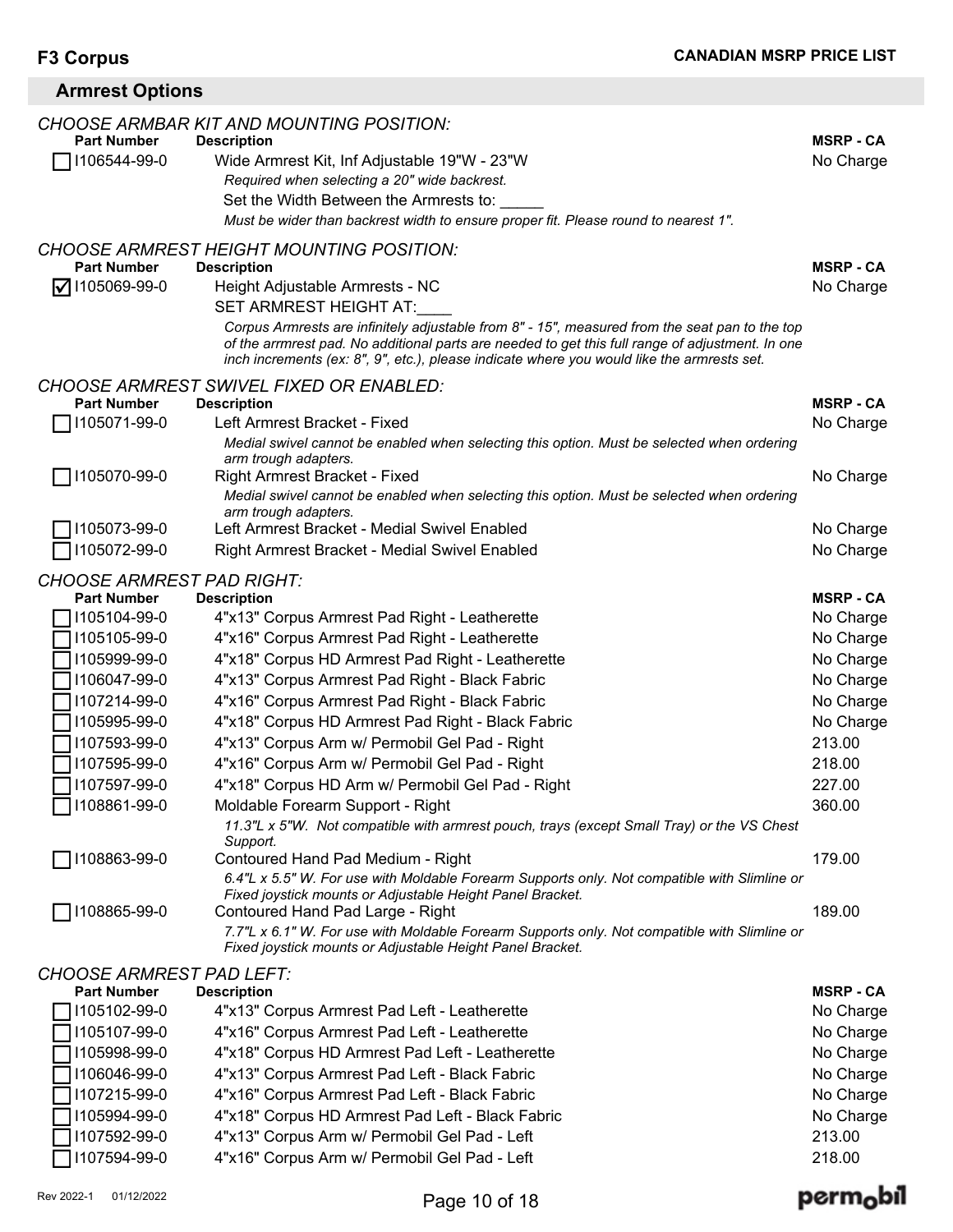## **Armrest Options**

| CHOOSE ARMREST PAD LEFT: |                                                                                                                                                                                                                             |                  |
|--------------------------|-----------------------------------------------------------------------------------------------------------------------------------------------------------------------------------------------------------------------------|------------------|
| <b>Part Number</b>       | <b>Description</b>                                                                                                                                                                                                          | <b>MSRP - CA</b> |
| 1107596-99-0             | 4"x18" Corpus HD Arm w/ Permobil Gel Pad - Left                                                                                                                                                                             | 227.00           |
| 1108860-99-0             | Moldable Forearm Support - Left                                                                                                                                                                                             | 360.00           |
|                          | 11.3"L x 5"W. Not compatible with armrest pouch, trays (except Small Tray) or the VS Chest<br>Support.                                                                                                                      |                  |
| 1108862-99-0             | Contoured Hand Pad Medium - Left                                                                                                                                                                                            | 179.00           |
|                          | 6.4"L x 5.5" W. For use with Moldable Forearm Supports only. Not compatible with Slimline or<br>Fixed joystick mounts or Adjustable Height Panel Bracket.                                                                   | 189.00           |
| 1108864-99-0             | Contoured Hand Pad Large - Left<br>7.7"L x 6.1" W. For use with Moldable Forearm Supports only. Not compatible with Slimline or<br>Fixed joystick mounts or Adjustable Height Panel Bracket.                                |                  |
| <b>OPTIONAL ITEMS:</b>   |                                                                                                                                                                                                                             |                  |
| <b>Part Number</b>       | <b>Description</b>                                                                                                                                                                                                          | <b>MSRP - CA</b> |
| 1105463-99-0             | Corpus Arm Trough Adapter 1" - Pair                                                                                                                                                                                         | 375.00           |
|                          | For aftermarket armrest pads. Please indicate below if they should be installed or on chair<br>sent as parts. Please Note: Medial Swivel must be must be locked when selecting this option.                                 |                  |
| 1105462-99-0             | Corpus Arm Trough Adpater 7/8" - Pair                                                                                                                                                                                       | 375.00           |
|                          | For aftermarket armrest pads. Please indicate below if they should be installed or on chair<br>sent as parts. Please Note: Medial Swivel must be must be locked when selecting this option.<br>Install Arm Trough Adapters: |                  |
|                          | Send Arm Trough Adapters as Parts:                                                                                                                                                                                          |                  |
| 1107339-99-0             | Armrest Pouch - Right                                                                                                                                                                                                       | 273.00           |
| 1107338-99-0             | Armrest Pouch - Left                                                                                                                                                                                                        | 273.00           |
| 1107840-99-0             | UT Armrest Side Support - Right Outer                                                                                                                                                                                       | 391.00           |
|                          | Includes 2"T x 6.5"W tapered pad.                                                                                                                                                                                           |                  |
| 1107863-99-0             | UT Armrest Side Support - Left Outer<br>Includes 2"T x 6.5"W tapered pad.                                                                                                                                                   | 391.00           |
| 1107864-99-0             | UT Armrest Side Support - Right Inner                                                                                                                                                                                       | 391.00           |
|                          | Includes 2"T x 6.5"W tapered pad. May need to increase width between the armrests to ensure<br>armrests will flip-up.                                                                                                       |                  |
| 1107865-99-0             | UT Armrest Side Support - Left Inner                                                                                                                                                                                        | 391.00           |
|                          | Includes 2"T x 6.5"W tapered pad. May need to increase width between the armrests to ensure<br>armrests will flip-up.                                                                                                       |                  |
| 1107839-99-0             | UT Elbow Support - Right                                                                                                                                                                                                    | 210.00           |
|                          | Must also select PN I10881.                                                                                                                                                                                                 |                  |
| 1107838-99-0             | UT Elbow Support - Left<br>Must also select PN 110882.                                                                                                                                                                      | 210.00           |
| 110881                   | Adjustable Elbow Support Hardware - Right                                                                                                                                                                                   | 306.00           |
| 110882                   | Adjustable Elbow Support Hardware - Left                                                                                                                                                                                    | 306.00           |

## **Legrest Options**

| <b>CORPUS LEGREST OPTIONS:</b> |                                            |                  |
|--------------------------------|--------------------------------------------|------------------|
| <b>Part Number</b>             | <b>Description</b>                         | <b>MSRP - CA</b> |
|                                | <b>CHOOSE LEGREST TYPE:</b>                |                  |
| 1107763-99-0                   | <b>Corpus Manual Elevating Legrest</b>     | No Charge        |
| 110948                         | <b>Corpus Manual Elevating Legrest</b>     | 862.00           |
| □ 1107757-99-0                 | Corpus Power Elevating Legrest - 170°      | 3,838.00         |
|                                | Includes mechanical articulation.          |                  |
|                                | CHOOSE FOOTPLATE STYLE:                    |                  |
| 1105437-99-0                   | 2pc Wide Corpus Footplates - 9"D x 7.5"W   | No Charge        |
| 1105436-99-0                   | 2pc Narrow Corpus Footplates - 9"D x 6"W   | No Charge        |
| 1106760-99-0                   | 1pc Narrow Corpus Footpl - 9.75"D x 12.5"W | 410.00           |
|                                | Footplate is 12.5"W in front, 8"W in back. |                  |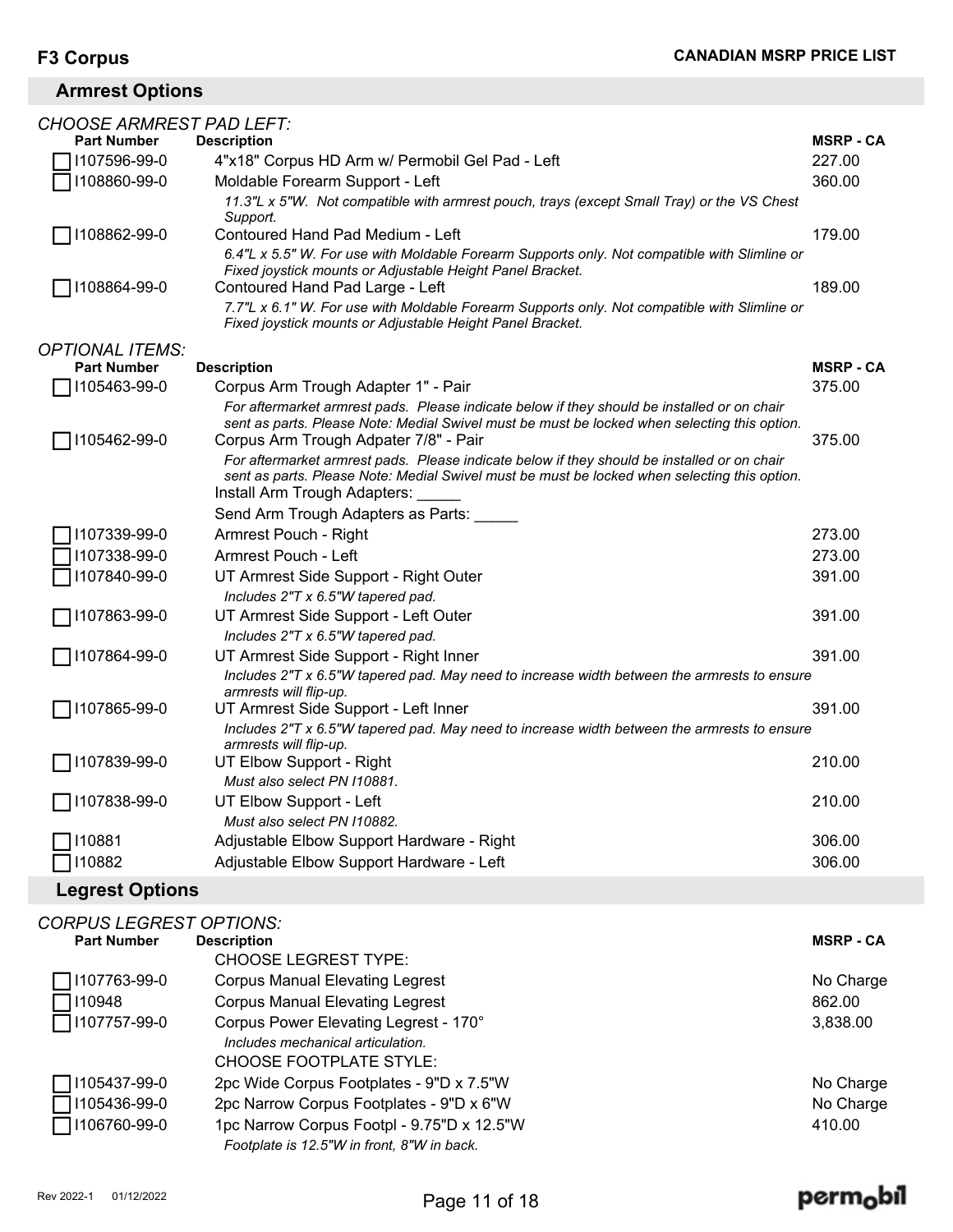## **Legrest Options**

| <b>CORPUS LEGREST OPTIONS:</b>                                               |                                                                                                                                                                                                                                                                                                                                                                                                                                                                                 |                                               |
|------------------------------------------------------------------------------|---------------------------------------------------------------------------------------------------------------------------------------------------------------------------------------------------------------------------------------------------------------------------------------------------------------------------------------------------------------------------------------------------------------------------------------------------------------------------------|-----------------------------------------------|
| <b>Part Number</b>                                                           | <b>Description</b>                                                                                                                                                                                                                                                                                                                                                                                                                                                              | <b>MSRP - CA</b>                              |
| 1105252-99-0                                                                 | <b>CALF SUPPORT OPTIONS:</b><br>UT Calf Support Kit (B) w Mesh Cover & Adj Hardware                                                                                                                                                                                                                                                                                                                                                                                             | No Charge                                     |
| 1105258-99-0                                                                 | $3.5''W \times 4.5''T$ Pad.<br>UT Calf Support Kit (J) w Mesh Cover & Adj Hardware                                                                                                                                                                                                                                                                                                                                                                                              | No Charge                                     |
| 1105250-99-0                                                                 | 5"W x 6.5"T Pad.<br>UT Calf Support Kit (A) w Mesh Cover & Adj Hardware<br>5.5"W x 6"T Pad.                                                                                                                                                                                                                                                                                                                                                                                     | No Charge                                     |
| 1105256-99-0                                                                 | UT Calf Support Kit (H) w Mesh Cover & Adj Hardware<br>7"W x 7"T Curved Pad.                                                                                                                                                                                                                                                                                                                                                                                                    | 424.00                                        |
| 1105254-99-0                                                                 | UT Calf Support Kit (D) w Mesh Cover & Adj Hardware<br>8"W x 8"T Pad.                                                                                                                                                                                                                                                                                                                                                                                                           | 424.00                                        |
| <b>Part Number</b>                                                           | CORPUS VS LEGREST OPTIONS (FOR SELECT ACTIVE REACH PACKAGES):<br><b>Description</b><br><b>CORPUS VS LEGREST AND KNEE SUPPORT:</b><br>NOTE: The Corpus VS Legrest is only available with 20°, 30° and 45° of Active Reach.                                                                                                                                                                                                                                                       | <b>MSRP - CA</b>                              |
| 1107758-99-0                                                                 | Corpus VS Power Elevating Legrest - 180°<br>Includes power articulation.                                                                                                                                                                                                                                                                                                                                                                                                        | 3,942.00                                      |
| 1107038-99-0                                                                 | Knee Support - Corpus VS<br>Select when ordering Corpus VS Legrest. Must also select I11129.                                                                                                                                                                                                                                                                                                                                                                                    | 226.00                                        |
| 111129                                                                       | Adj Removable Knee Support Hardware (1 Each)                                                                                                                                                                                                                                                                                                                                                                                                                                    | 330.00                                        |
| 1106969-99-0<br>1106971-99-0<br>106967-99-0<br>1107211-99-0                  | <b>CHOOSE FOOTPLATE STYLE:</b><br>1pc Corpus VS Footplate - 9"D x 16.5"W<br>2pc Wide Corpus VS Footplates - 9"D x 7.5"W<br>2pc Narrow Corpus VS Footplates - 9"D x 6"W<br><b>CALF SUPPORT OPTIONS:</b><br>VS Calf Support Kit (J) w Mesh Cover & Adj Hardware                                                                                                                                                                                                                   | 410.00<br>No Charge<br>No Charge<br>No Charge |
| 1106190-99-0                                                                 | 5"W x 6.5"T Pad. Compatible with footplate heights of 10" - 18".<br>VS Calf Support Kit (A) w Mesh Cover & Adj Hardware                                                                                                                                                                                                                                                                                                                                                         | No Charge                                     |
| 1106188-99-0                                                                 | 5.5"W x 6"T Pad. Compatible with footplate heights of 10" - 18".<br>VS Calf Support Kit (H) w Mesh Cover & Adj Hardware<br>7"W x 7"T Curved Pad. Compatible with footplate heights of 11" - 18".                                                                                                                                                                                                                                                                                | 455.00                                        |
| 1106186-99-0                                                                 | VS Calf Support Kit (D) w Mesh Cover & Adj Hardware<br>8"W x 8"T Pad. Compatible with footplate heights of 12" - 18".                                                                                                                                                                                                                                                                                                                                                           | 455.00                                        |
| <b>FOOTPLATE HEIGHT POSITION:</b><br><b>Part Number</b>                      | <b>Description</b><br>SET FOOTPLATE HEIGHT AT:<br>This is measured from the SEAT PAN to the top of the FOOTPLATE, when the legrest<br>assembly is at 90°. DO NOT INCLUDE CUSHION THICKNESS IN YOUR MEASUREMENT.<br>In one inch increments, please indicate desired footplate height. NOTE: Corpus footplate<br>height range is 6"-17" and Corpus VS height range is 9"-17". Height may need to be reduced<br>for shipping. Calf Pads are not available at heights less than 9". | <b>MSRP - CA</b>                              |
| <b>OPTIONAL ITEMS:</b><br><b>Part Number</b><br>1106530-99-0<br>1106225-99-0 | <b>Description</b><br>Stealth Gel Pads - Narrow Footplates (Pair)<br>Stealth Gel Pads - Wide Footplates (Pair)                                                                                                                                                                                                                                                                                                                                                                  | <b>MSRP - CA</b><br>432.00<br>444.00          |
| <b>Accessories</b>                                                           |                                                                                                                                                                                                                                                                                                                                                                                                                                                                                 |                                               |
| 1104518-99-0<br>104520-99-0                                                  | Bodypoint Non-Padded Hip Belt - Medium<br>Bodypoint Padded Hip Belt - Medium                                                                                                                                                                                                                                                                                                                                                                                                    | No Charge<br>155.00                           |
| Rev 2022-1<br>01/12/2022                                                     | Page 12 of 18                                                                                                                                                                                                                                                                                                                                                                                                                                                                   | perm <sub>o</sub> b                           |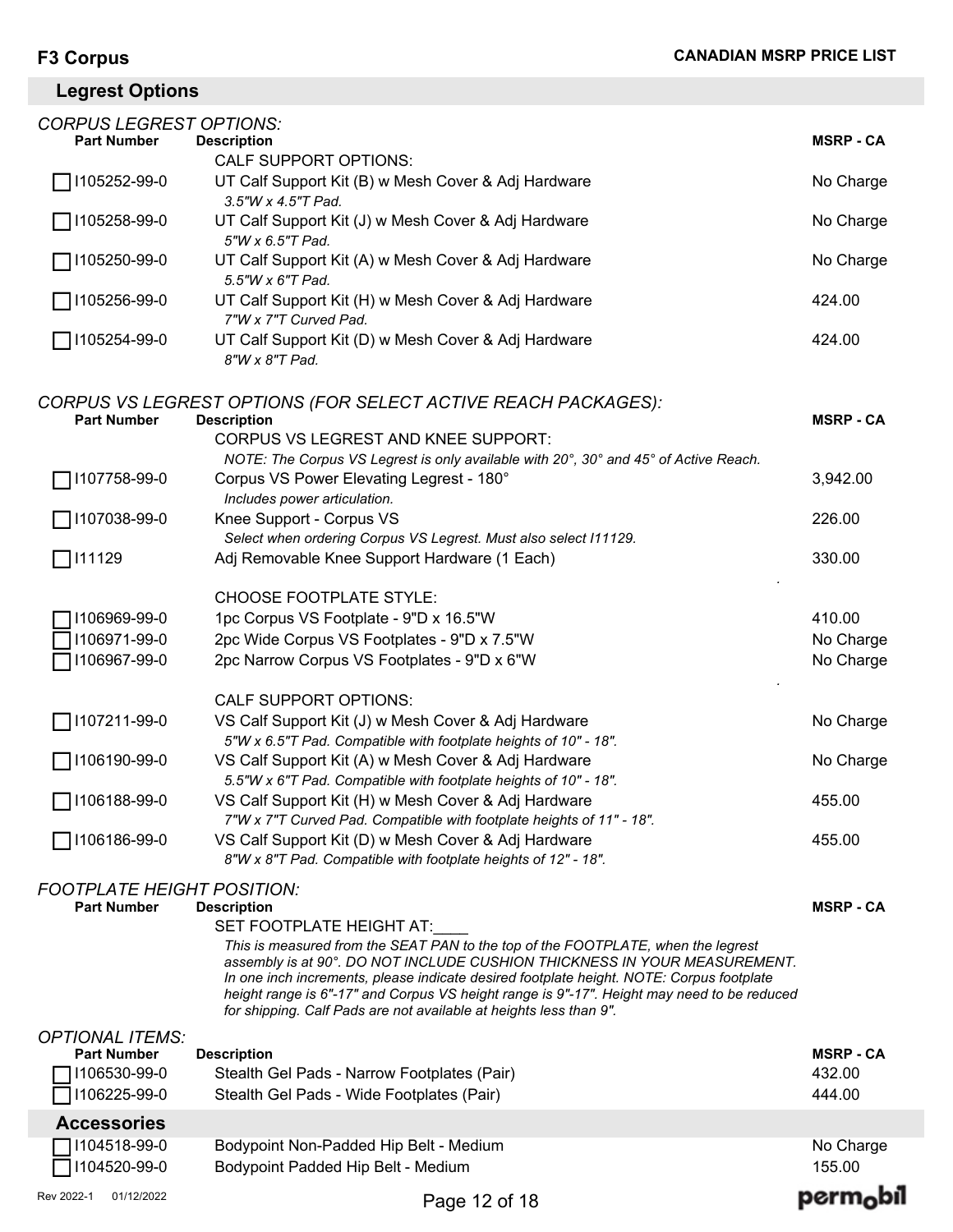## **Accessories**

|                          | <b>MUST CHOOSE POSITIONING BELT:</b>                                                                             |                  |
|--------------------------|------------------------------------------------------------------------------------------------------------------|------------------|
| <b>Part Number</b>       | <b>Description</b>                                                                                               | <b>MSRP - CA</b> |
| 1104514-99-0             | Bodypoint Non-Padded Hip Belt - Large                                                                            | 125.00           |
| 1104516-99-0             | Bodypoint Padded Hip Belt - Large                                                                                | 213.00           |
| 1100519-99-0             | Positioning Belt Retractable                                                                                     | 322.00           |
| 1100600-99-0             | Positioning Belt Retractable Long                                                                                | 350.00           |
| 1108267-99-0             | Bodypoint Padded Hip Belt "Airplane" Latch - Med                                                                 | 273.00           |
| 1108266-99-0             | Bodypoint Padded Hip Belt "Airplane" Latch - Large                                                               | 289.00           |
| <b>HEADREST OPTIONS:</b> |                                                                                                                  |                  |
| <b>Part Number</b>       | <b>Description</b>                                                                                               | <b>MSRP - CA</b> |
| 1107470-99-0             | Permobil 7"W Headrest                                                                                            | 295.00           |
|                          | Must also select headrest mounting hardware.                                                                     |                  |
| │I107469-99-0            | Permobil 10"W Headrest                                                                                           | 295.00           |
|                          | Must also select headrest mounting hardware.                                                                     |                  |
| 1107468-99-0             | Permobil 14"W Headrest                                                                                           | 295.00           |
|                          | Must also select headrest mounting hardware.                                                                     |                  |
| 1107480-99-0             | Adj/Removable Headrest Link Hardware - Standard                                                                  | 315.00           |
| 1109178-99-0             | Extra Link for Link Headrest Hardware                                                                            | 63.00            |
|                          | Used to extend range of standard link hardware. Sent as part.                                                    |                  |
| 1108721-99-0             | Adj/Removable BodiLink Head Support Hdwr - MAX 8                                                                 | 325.00           |
|                          | Must be selected when ordering more than 2 swing-away headrest accessories or chin boom                          |                  |
| 1108722-99-0             | assemblies.<br>BodiLink Headrest Bracket - Corpus 23-28                                                          | 148.00           |
|                          | For 23" - 28" Corpus Ergo backrest heights.                                                                      |                  |
| 1108723-99-0             | Bodilink Headrest Bracket Corpus Short/AGILITY                                                                   | 148.00           |
|                          | For 20" Corpus Ergo backrests and AGILITY Max Contour Back Systems.                                              |                  |
| □111305                  | Swing Away Egg Switch Assembly                                                                                   | 645.00           |
|                          | Mount on Upper Left:_____ Mount on Upper Right:_                                                                 |                  |
| 111306                   | Swing Away Microlight Assembly                                                                                   | 740.00           |
|                          | Mount on Upper Left:_____ Mount on Upper Right:_                                                                 |                  |
| 111307                   | Swing Away Facial Pad Assembly 4"L x 2"T                                                                         | 525.00           |
|                          | Mount on Upper Left: Mount on Upper Right:                                                                       |                  |
| ヿ!11308                  | Swing Away Facial Pad Assembly 6"L x 2"T                                                                         | 525.00           |
|                          | Mount on Upper Left: Mount on Upper Right:                                                                       |                  |
| 7111276                  | <b>Provide Headrest Receiver for AGILITY Backrest</b>                                                            | No Charge        |
|                          | Select for AGILITY backs and third party backs ordered off chair.                                                |                  |
| 1106331-99-0             | Permobil 10"W Headrest, Leatherette                                                                              | 672.00           |
|                          | Not available with ROHO AGILITY Back Systems. Must also select PN I10552.                                        |                  |
| 110552                   | Adj/Removable Headrest Hardware                                                                                  | 144.00           |
| 1107499-99-0             | Universal Headrest Adapter                                                                                       | 271.00           |
|                          | Please Note: Recline is limited to 160° or less (depending on backrest height) when ordering a                   |                  |
|                          | Universal Headrest Adapter on a 23" or 24" tall Corpus backrest.                                                 |                  |
| <b>OPTIONAL ITEMS:</b>   |                                                                                                                  |                  |
| <b>Part Number</b>       | <b>Description</b>                                                                                               | <b>MSRP - CA</b> |
| 1103070-99-0             | UT Amp. Support Pad (H) w/ Mesh Cover - (1 Each)<br>7"W x 7"T Curved Pad. Must also select PN 110553.            | 403.00           |
| 1103071-99-0             | UT Amp. Support Pad (D) w/ Mesh Cover - (1 Each)                                                                 | 403.00           |
|                          | 8"W x 8"T Flat Pad. Must also select PN 110553.                                                                  |                  |
| 110553                   | Adj Removable - Amp Support Hardware (1 Each)                                                                    | 144.00           |
|                          | Please indicate if you would like the amputation support mounted on the right or left side of the<br>seat frame: |                  |
|                          | Mount Amp Suppt on Left:<br>Mount Amp Suppt on Right:                                                            |                  |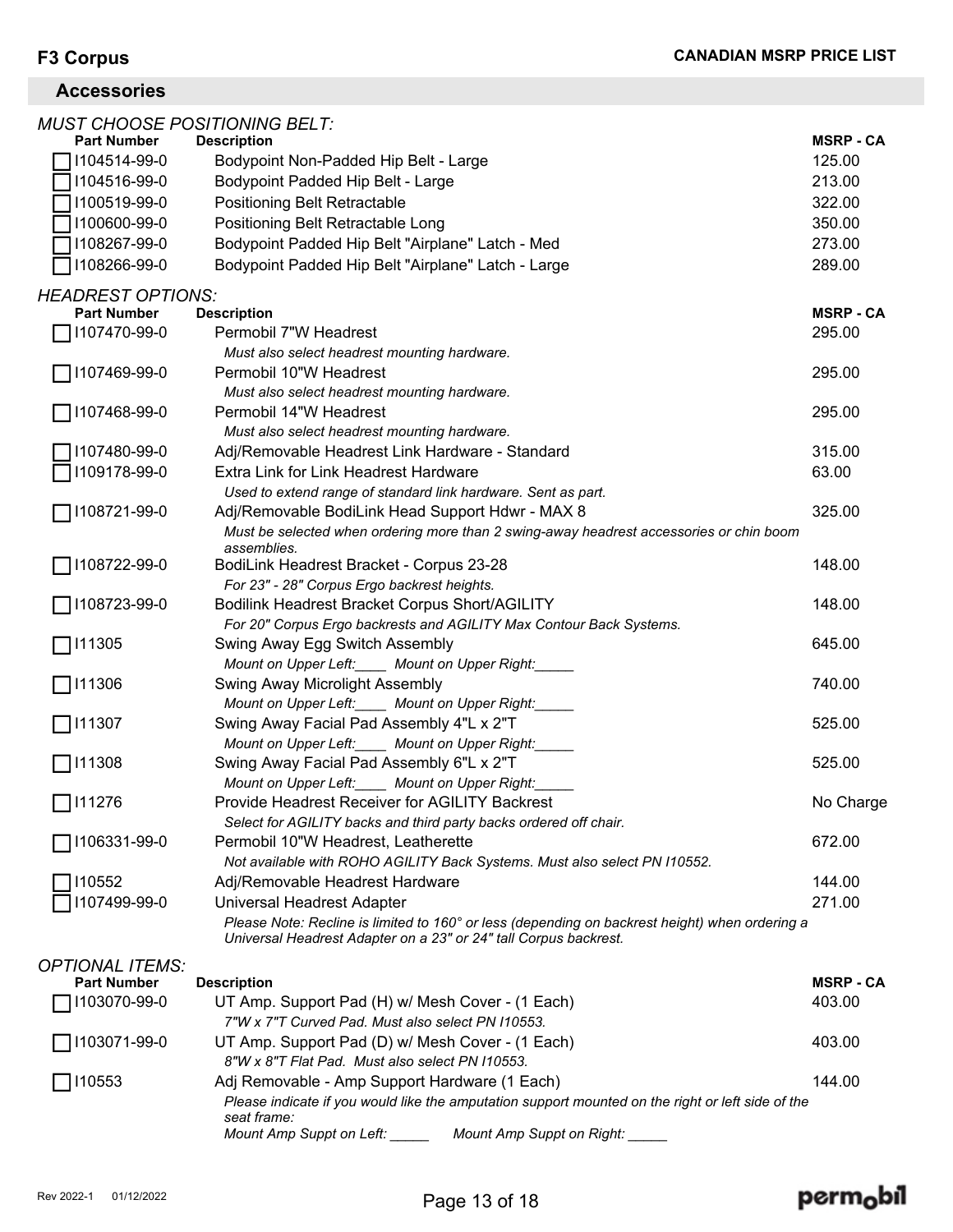**Accessories**

## MSRP-CA *OPTIONAL ITEMS:* **Part Number Description MSRP - CA** I109040-99-0 BodiLink Premium LPTS Pad (B), Stretch-Air - Pair 284.00 *4.5"W x 3.5"T Pad w/additional foam insert and Stretch-Air cover. Must also select BodiLink LPTS Mounting Hardware.*  I109043-99-0 BodiLink Premium LPTS Pad (A), Stretch-Air - Pair 284.00 *6"W x 5.5"T Pad w/additional foam insert and Stretch-Air cover. Must also select BodiLink LPTS Mounting Hardware.*  I109041-99-0 BodiLink Premium LPTS Pad (C), Stretch-Air - Pair 284.00 *8"W x 3.5"T Pad w/additional foam insert and Stretch-Air cover. Must also select BodiLink LPTS Mounting Hardware.*  I109042-99-0 BodiLink Premium LPTS Pad (G), Stretch-Air - Pair 284.00 *12"W x 3.5"T Pad w/additional foam insert and Stretch-Air cover. Must also select BodiLink LPTS Mounting Hardware.*  I109044-99-0 Adj/Removable BodiLink LPTS Hdwr Med Corpus Pair 336.00 *Medium TT Power Mount hardware can be extended upward to clear cushions of 3-5.5" thick.*  \_I109194-99-0 Adj/Removable Lateral Thigh/Hip Hardware - Pair 144.00<br>TI106762-99-0 Abductor Kit Corpus - Leatherette Abductor Kit Corpus - Leatherette *Not compatible with Corpus VS Legrest. Must also select PN I10555.*  \_\_ I10555 Adj Removable - Abductor Hardware (1 Each) 144.00<br> ̄ I105260-99-0 Transfer Handles, Corpus Seat \_I105260-99-0 Transfer Handles, Corpus Seat 554.00<br>TI105292-99-0 Push Handles, Corpus Seat No Charge I105292-99-0 Push Handles, Corpus Seat No Charge I106210-99-0 RAM Self-Leveling Cup Holder 96.00 1106806-99-0 RAM X-Grip Phone Holder<br>I107100-99-0 RAM X-Grip 10" Tablet Holder w/Swing Away Mount 1107100-99-0 529.00 RAM X-Grip 10" Tablet Holder w/Swing Away Mount *Compatible with most 10" screen tablets with or without a protective case. Includes adjustable swing away mount. Note: Customization may be required if ordered along with an Omni.*  I107189-99-0 USB Charger 218.00 *Provides up to 1.5A (at 5V) to charge most smartphones and tablets. The charger features an isolated circuit design for improved safety; and by pulling power from the ICS, prevents battery drainage when the chair is powered off. Includes mounting hardware and ICS connector. Mount on left armrest: \_\_\_\_\_ Mount on right armrest: \_\_\_\_\_*   $\bigcap$  I105805-99-0  $\bigcap$  Medical Necessities Bag Hooks 104.00  $\bigcap$  104.00  $\bigcap$ *Please Note: Recline is limited to 165° or less (depending on backrest height) when ordering with 23" or 24" tall Ergo backrest. Custom required if ordered with a ROHO AGILITY backrest. May ship as a part at shorter backrest heights.*  I102059-99-0 Medical Necessities Bag 294.00 *Includes hardware to attach bag to backrest. Please Note: Recline is limited to 165° or less (depending on backrest height) when ordering with a 23" or 24" tall Ergo backrest. Custom required if ordered with a ROHO AGILITY backrest.*  I105840-99-0 Bodypoint Monoflex Medium Chest Support Belt Kit 203.00 *18.25"L x 4"W Pad Size. Item will be shipped as a part.*  I105839-99-0 Bodypoint Monoflex Large Chest Support Belt Kit 203.00 *21.5"L x 4.5"W Pad Size. Item will be shipped as a part.*  I105850-99-0 Bodypoint Monoflex X-Lrge Chest Support Belt Kit 203.00 *24.5"L x 5"W Pad Size. Item will be shipped as a part.*  I105262-99-0 Joystick Cutout Tray - 16" W 492.00 *Must also select PN I10556.*  I105263-99-0 Joystick Cutout Tray - 18" W 492.00 *Must also select PN I10556.*  I10843 Small Angle Adjustable Tray 492.00 *Must also select PN I10556. Mount on Left: \_\_\_\_\_ Mount on Right: \_\_\_\_\_*  ] I10556 Adj Removable - Tray Hardware (1 Each) 144.00<br>1I108230-99-0 Permobil Adiustable Trav - 13"W I108230-99-0 Permobil Adjustable Tray - 13"W 362.00 I108228-99-0 Permobil Adjustable Tray - 15"W 362.00 Permobil Adjustable Tray - 17"W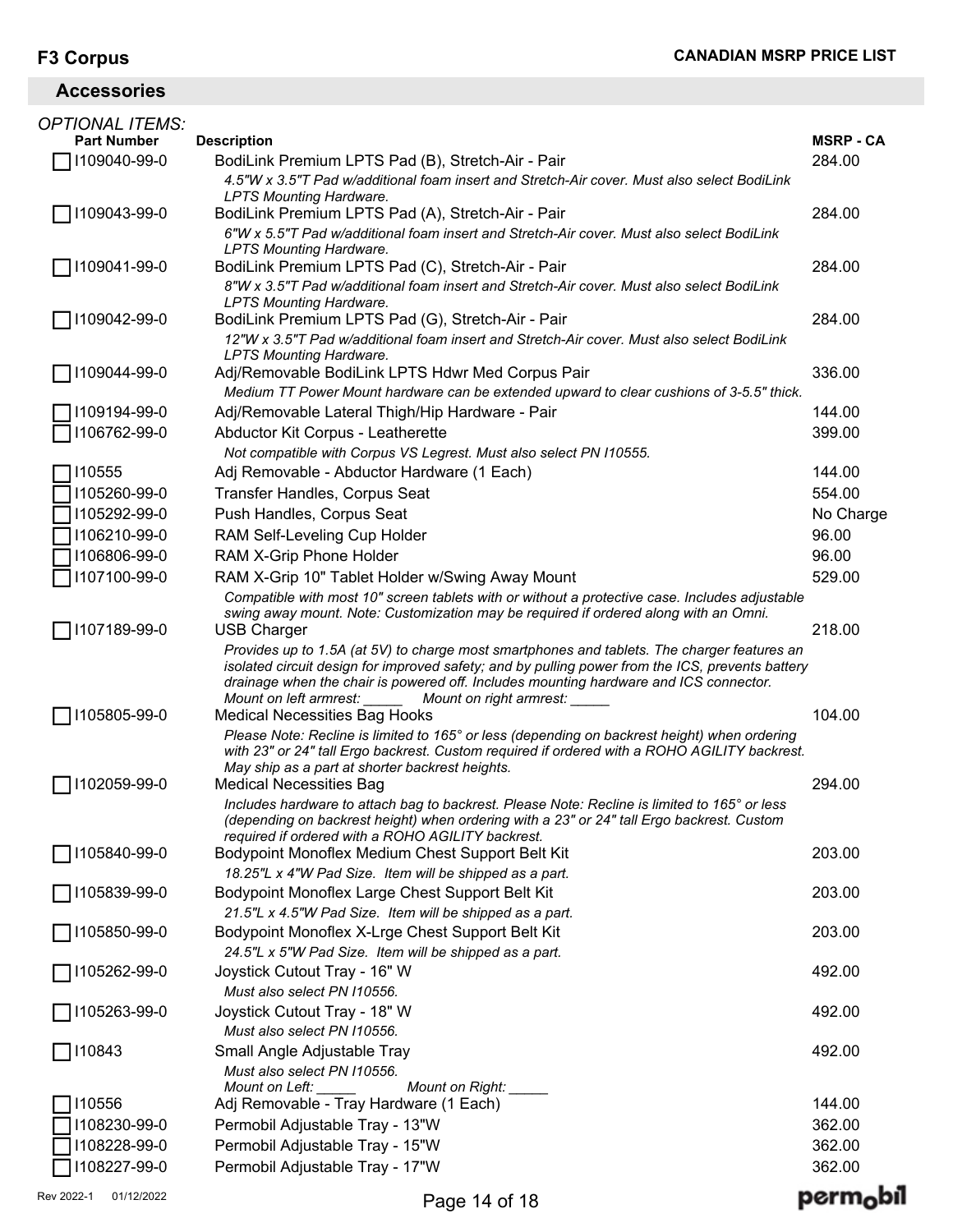## **Accessories**

| <b>OPTIONAL ITEMS:</b>             |                                                                                                                                                                                                                                                                              |                            |
|------------------------------------|------------------------------------------------------------------------------------------------------------------------------------------------------------------------------------------------------------------------------------------------------------------------------|----------------------------|
| <b>Part Number</b>                 | <b>Description</b>                                                                                                                                                                                                                                                           | <b>MSRP - CA</b>           |
| 1108229-99-0                       | Permobil Adjustable Tray - 19"W                                                                                                                                                                                                                                              | 362.00                     |
| 1108232-99-0                       | Permobil Tray Hardware Right Side Adjustable                                                                                                                                                                                                                                 | 263.00                     |
| 1108233-99-0                       | Permobil Tray Hardware Left Side Adjustable                                                                                                                                                                                                                                  | 263.00                     |
| 1105224-99-0                       | Oxygen holder                                                                                                                                                                                                                                                                | 358.00                     |
| 1105223-99-0                       | Crutch holder                                                                                                                                                                                                                                                                | 372.00                     |
| <b>Alternative Drive Systems</b>   |                                                                                                                                                                                                                                                                              |                            |
|                                    | ALTERNATIVE PROPORTIONAL JOYSTICK SYSTEMS:                                                                                                                                                                                                                                   |                            |
| <b>Part Number</b>                 | <b>Description</b>                                                                                                                                                                                                                                                           | <b>MSRP - CA</b>           |
| 110751                             | Mini-Joystick for Omni - (9-pin connector)                                                                                                                                                                                                                                   | 3,278.00                   |
|                                    | Operating Force = 13 g Neutral to Full Deflection = 5mm                                                                                                                                                                                                                      |                            |
| 1103893-99-0                       | Compact Joystick for Omni - (9-pin connector)                                                                                                                                                                                                                                | 1,599.00                   |
|                                    | Operating Force = 220 g Neutral to Full Deflection = 28mm Joystick includes two 3.5mm<br>mono jacks for Mode and On/Off. Includes Standard Joystick Knob and 1.75" (42mm) Foam<br>Ball Knob.                                                                                 |                            |
| 1103894-99-0                       | Compact Joystick LITE for Omni - (9-pin connector)                                                                                                                                                                                                                           | 1,830.00                   |
|                                    | Operating Force = 50 g Neutral to Full Deflection = 17mm Joystick includes two 3.5mm mono<br>jacks for Mode and On/Off. Includes Standard Joystick Knob and 1.75" (42mm) Foam Ball<br>Knob.                                                                                  |                            |
|                                    | ALT PROPORTIONAL JOYSTICK MOUNTING HARDWARE:                                                                                                                                                                                                                                 |                            |
| <b>Part Number</b>                 | <b>Description</b><br>NOTE:                                                                                                                                                                                                                                                  | <b>MSRP - CA</b>           |
|                                    | Please see the PERMOfix Mounting Solutions, within the Alt Drive Accessories section, for<br>additional mounting options. The Swing Away Chin Boom Assemblies are Compatible with<br>Permobil Headrests I107470-99-0, I107469-99-0 or I107468-99-0 and must be selected with |                            |
|                                    | 1108721-99-0.                                                                                                                                                                                                                                                                |                            |
| 1107946-99-0                       | Swing Away Chin Boom Assm for Compact Lite - Left                                                                                                                                                                                                                            | 593.00                     |
| 1107948-99-0                       | Swing Away Chin Boom Assm for Compact Lite - Right                                                                                                                                                                                                                           | 593.00                     |
| 1107857-99-0                       | Swing Away Chin Boom Assm for Mini Joystick - Left                                                                                                                                                                                                                           | 593.00                     |
| 1107947-99-0                       | Swing Away Chin Boom Assm for Mini Joystick - Right                                                                                                                                                                                                                          | 593.00                     |
| 1104690-99-0                       | Alt. JS Swing Away Mount Kit - Armrest                                                                                                                                                                                                                                       | 311.00                     |
|                                    | Mount in front of Left Arm:<br>Mount in front of Right Arm:                                                                                                                                                                                                                  |                            |
| 1107135-99-0                       | Alt JS/Omni Combo Swing Away Mount Kit - Armrest                                                                                                                                                                                                                             | 629.00                     |
|                                    | Used to mount Omni and Alternative Proportional Joystick to the same armrest. Includes<br>Swing Away Omni/Tablet Mount, with a longer mounting rod, two PERMOfix modules, one 3"<br>rod and one 4" rod.                                                                      |                            |
|                                    | Mount in front of Left Arm:<br>Mount in front of Right Arm:                                                                                                                                                                                                                  |                            |
| 1104143-99-0                       | Alt. JS Adjustable Mount Kit - Chin Boom                                                                                                                                                                                                                                     | 1,007.00                   |
|                                    | Swing-Away / Removable Chin Boom mounted on right of backrest shell. Custom charge may<br>be applied if ordering lower backrest heights.                                                                                                                                     |                            |
| 110752                             | Haims Harness for Chin Control Mount, Large                                                                                                                                                                                                                                  | 719.00                     |
|                                    | For neck width up to 19cm.                                                                                                                                                                                                                                                   |                            |
| □ 110753                           | Haims Harness for Chin Control Mount, Small                                                                                                                                                                                                                                  | 719.00                     |
|                                    | For neck width up to 14cm.                                                                                                                                                                                                                                                   |                            |
|                                    | ALT PROPORTIONAL JOYSTICK ACCESSORIES:                                                                                                                                                                                                                                       |                            |
| <b>Part Number</b><br>1104904-99-0 | <b>Description</b><br>Dual Switches for Compact Joystick - Fixed Mount                                                                                                                                                                                                       | <b>MSRP - CA</b><br>298.00 |
|                                    | Includes two pushbutton switches mounted on rigid arms. Switches set-up for Mode & On/Off                                                                                                                                                                                    |                            |
|                                    | function. Switch operation force = $130 g$<br>Mount at front of Joystick: _____<br>Mount at rear of Joystick:                                                                                                                                                                |                            |
|                                    | Mount at left of Joystick:<br>Mount at right of Joystick:                                                                                                                                                                                                                    |                            |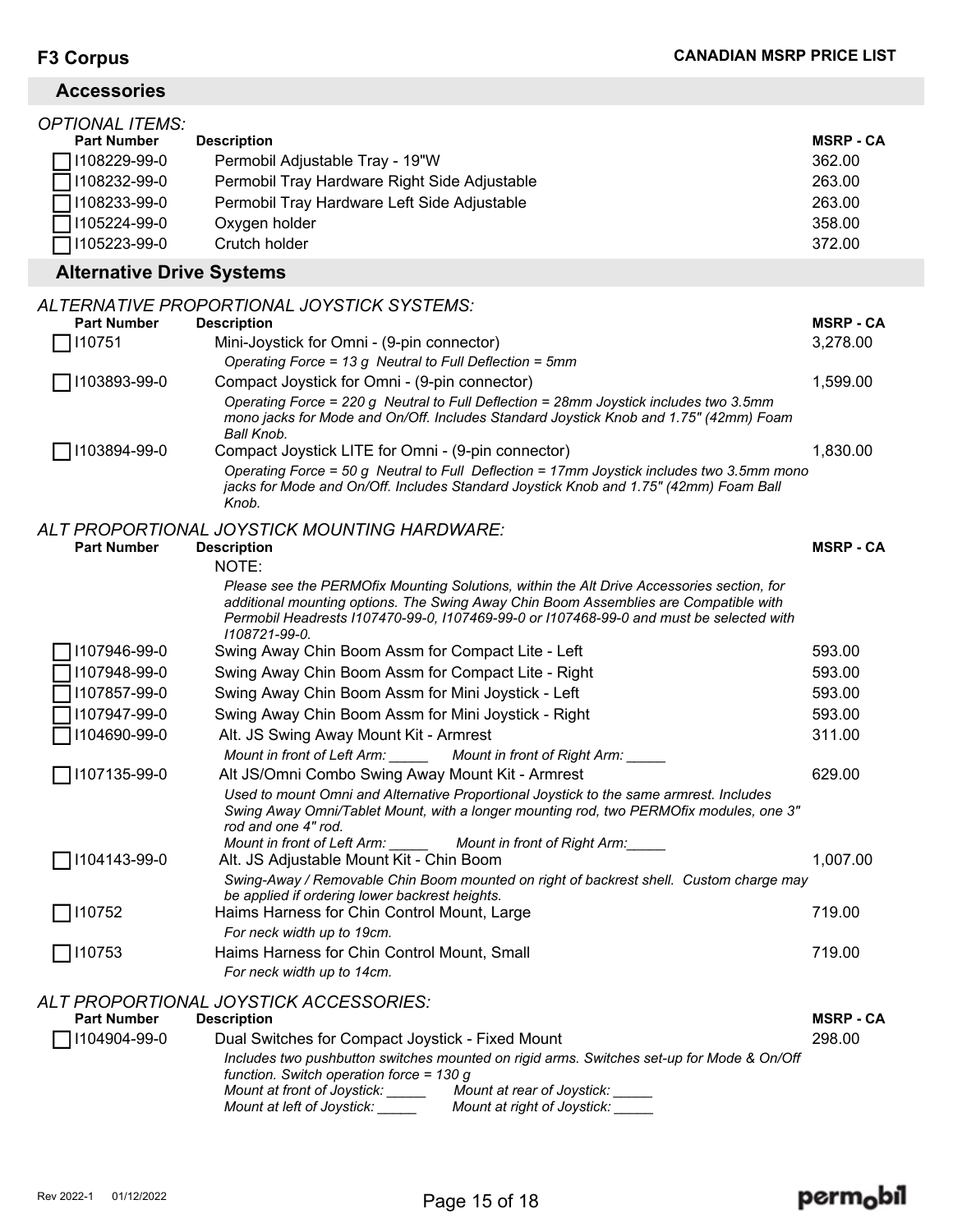## **Alternative Drive Systems**

| <b>Part Number</b>                                   | ALT PROPORTIONAL JOYSTICK ACCESSORIES:                                                                                                                                               | <b>MSRP - CA</b> |
|------------------------------------------------------|--------------------------------------------------------------------------------------------------------------------------------------------------------------------------------------|------------------|
| 1104641-99-0                                         | <b>Description</b><br>Dual Switches for Compact Joystick - Gooseneck Mnt                                                                                                             | 543.00           |
|                                                      | Includes two pushbutton switches mounted on adjustable gooseneck arms. Switches are                                                                                                  |                  |
|                                                      | positioned on Left and Right sides of Compact Joystick. Switches set-up for Mode & On/Off                                                                                            |                  |
|                                                      | function. Switch operation force = $130 g$                                                                                                                                           |                  |
| <b>SIP &amp; PUFF SYSTEMS:</b><br><b>Part Number</b> | <b>Description</b>                                                                                                                                                                   | <b>MSRP - CA</b> |
| 110573                                               | Sip & Puff System for Omni                                                                                                                                                           | 1,923.00         |
|                                                      | Requires Omni Control Module. Includes breath tube kit.                                                                                                                              |                  |
| 110574                                               | Sip & Puff System with Fiber Optic Opti-Stop                                                                                                                                         | 2,559.00         |
|                                                      | Requires Omni Control Module. Includes breath tube kit.                                                                                                                              |                  |
| 1106807-99-0                                         | Sip & Puff Kit for Total Control Head Array                                                                                                                                          | 1,062.00         |
|                                                      | For use with Total Control Head Array. Requires Omni Control Module. Includes breath tube<br>kit.                                                                                    |                  |
| 110762                                               | Adjustable Mounting Hrdw - Sip & Puff                                                                                                                                                | 311.00           |
|                                                      | Required when selecting PN I10573, I10574 or I106807-99-0.                                                                                                                           |                  |
| <b>PROPORTIONAL FOOT CONTROL:</b>                    |                                                                                                                                                                                      |                  |
| <b>Part Number</b>                                   | <b>Description</b>                                                                                                                                                                   | <b>MSRP - CA</b> |
| 110767                                               | <b>Proportional Foot Control</b>                                                                                                                                                     | 3,376.00         |
|                                                      | Not available with Active Reach Packages.                                                                                                                                            |                  |
|                                                      | Mount on Right:<br><i>Mount on Left:</i>                                                                                                                                             |                  |
| $\Box$ 110766                                        | Adjustable Mounting Hrdw - Foot Control                                                                                                                                              | 311.00           |
|                                                      | Required when selecting PN I10767.                                                                                                                                                   |                  |
| <b>Total Control Head Array</b>                      |                                                                                                                                                                                      |                  |
| <b>TOTAL CONTROL HEAD ARRAY:</b>                     |                                                                                                                                                                                      |                  |
|                                                      |                                                                                                                                                                                      | <b>MSRP - CA</b> |
| <b>Part Number</b>                                   | <b>Description</b>                                                                                                                                                                   |                  |
| 1106805-99-0                                         | Permobil Head Array - 3-Switch System                                                                                                                                                | 5,933.00         |
|                                                      | Features an occipital pad sensor and two lateral arms configured with proximity sensors. The                                                                                         |                  |
|                                                      | arms are mounted to the upper attachment points on the head array. Must select hardware                                                                                              |                  |
|                                                      | below to complete assembly. ESP recommended. Choose Omni Control Module separately.                                                                                                  |                  |
| $\Box$ 111072                                        | Program Head Array as a 5-Switch System                                                                                                                                              | No Charge        |
|                                                      | Select additional arms/sensors below and indicate the intended use of each sensor in the<br>Notes & Comments section. Choose Omni Control Module separately.                         |                  |
|                                                      | CHOOSE HEAD ARRAY MOUNT HARDWARE (REQUIRED):                                                                                                                                         |                  |
| $\Box$ I105927-99-0                                  | Stealth TWB480 Backrest Mounting Hdwr with Links                                                                                                                                     | 330.00           |
| 1105941-99-0                                         | Stealth TWB480 Backrest Mnt Hdwr with Flipback                                                                                                                                       | 545.00           |
|                                                      | SELECT LEFT ARM PACKAGE (OPTIONAL)                                                                                                                                                   |                  |
| 110976                                               | Add Left Lateral Arm w Proximity Sensor                                                                                                                                              | 449.00           |
| 110977                                               | Add Left Lateral Arm w Egg Switch                                                                                                                                                    | 299.00           |
| 110978                                               | Add Left Lateral Arm w Pad (No Sensor or Switch)                                                                                                                                     | 183.00           |
|                                                      | SELECT RIGHT ARM PACKAGE (OPTIONAL):                                                                                                                                                 |                  |
| 110979                                               | Add Right Lateral Arm w Proximity Sensor                                                                                                                                             | 449.00           |
| 110980                                               | Add Right Lateral Arm w Egg Switch                                                                                                                                                   | 299.00           |
| 110981                                               | Add Right Lateral Arm w Pad (No Sensor or Switch)                                                                                                                                    | 183.00           |
| <b>ASL FUSION HEAD ARRAY:</b>                        |                                                                                                                                                                                      |                  |
| <b>Part Number</b>                                   | <b>Description</b>                                                                                                                                                                   | <b>MSRP - CA</b> |
| 1109582-99-0                                         | ASL Fusion Head Array (available from 4/1/2022)                                                                                                                                      | 8,515.00         |
|                                                      | Proportional and digital head array includes occipital (ASL 935) and lateral (ASL 933) pads,<br>and pulse mechanical switch (ASL 320BK) for reset/mode changes. Must select hardware |                  |
|                                                      | listed below to complete assembly.                                                                                                                                                   |                  |
| 111580<br>111581                                     | Swing Away Hardware for Lateral Sensor - Left<br>Swing Away Hardware for Lateral Sensor - Right                                                                                      | 425.00<br>425.00 |

## perm<sub>o</sub>bil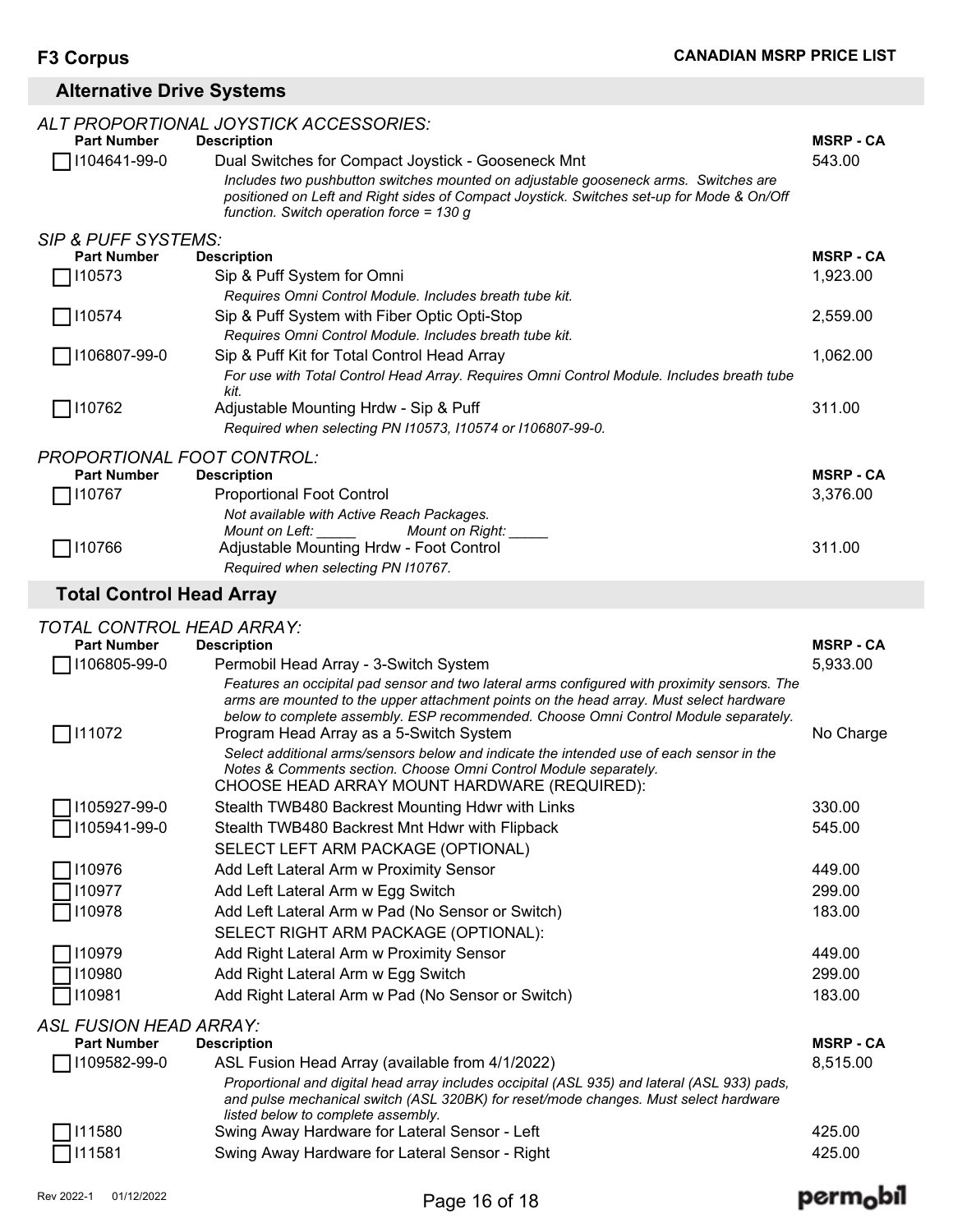## **Total Control Head Array**

| <b>ASL FUSION HEAD ARRAY:</b><br><b>Part Number</b><br>111582<br>1109583-99-0 | <b>Description</b><br>Adj/Removable Headrest Mounting Hardware<br>ASL Fusion Display and Programmer with Mount<br>Includes ASL 165 and mounting bracket.                                                                                                                                                                                                                                                  | <b>MSRP - CA</b><br>425.00<br>905.00 |
|-------------------------------------------------------------------------------|-----------------------------------------------------------------------------------------------------------------------------------------------------------------------------------------------------------------------------------------------------------------------------------------------------------------------------------------------------------------------------------------------------------|--------------------------------------|
| <b>Alt Drive Systems Setup</b>                                                |                                                                                                                                                                                                                                                                                                                                                                                                           |                                      |
| <b>CHOOSE OMNI (REQUIRED):</b><br><b>Part Number</b><br>1108500-99-0          | <b>Description</b><br><b>Omni2 Control Module for R-net - Corpus</b><br>Two-section design features 3.5" VGA high resolution display, USB charger port, built in IR<br>control and integrated Bluetooth technology for control of up to 4 Bluetooth devices. Must also<br>select mounting hardware below. Please specify which type of alternative drive input device<br>you will be using. Input Device: | <b>MSRP - CA</b><br>2,095.00         |
| 1103476-99-0                                                                  | Adjustable Swing-Away Hardware - Omni/Tablet<br>Mount in front of Left Arm: ______ Mount in front of Right Arm: _____                                                                                                                                                                                                                                                                                     | 305.00                               |
|                                                                               | CHOOSE MOUNTING POSITION OF SEAT CONTROL SWITCHBOX:                                                                                                                                                                                                                                                                                                                                                       |                                      |
| <b>Part Number</b><br>110080                                                  | <b>Description</b><br>Mount Seat Control Switchbox on Backrest                                                                                                                                                                                                                                                                                                                                            | <b>MSRP - CA</b><br>No Charge        |
| <b>Alt Drive Accessories</b>                                                  |                                                                                                                                                                                                                                                                                                                                                                                                           |                                      |
| <b>PERMOFIX MOUNTING SOLUTIONS:</b><br><b>Part Number</b>                     | <b>Description</b>                                                                                                                                                                                                                                                                                                                                                                                        | <b>MSRP - CA</b>                     |
| 1106655-99-0                                                                  | <b>PERMOfix UniTrack Fixed Mount Kit</b><br>Includes two base joints, two 4" rods and one 8" rod.                                                                                                                                                                                                                                                                                                         | 334.00                               |
| 1106656-99-0                                                                  | PERMOfix UniTrack Removable Mount Kit<br>Includes quick release mount and thigh support hardware, two base joints and three different<br>length rods.                                                                                                                                                                                                                                                     | 587.00                               |
| 1106657-99-0                                                                  | PERMOfix UniTrack Swing Away Mount Kit<br>Includes PERMOfix Swing Away module, two base joints, one 2" rod and one 4" rod.                                                                                                                                                                                                                                                                                | 846.00                               |
| 1105907-99-0                                                                  | <b>Proximity Sensor + Swivel Assembly</b><br>Only available with the Total Control Head Array. Swivel assembly allows sensor to be<br>mounted with PERMOfix or directly to lateral arm of Total Control Head Array. Since Proximity<br>Sensors require power, they CANNOT be used as On/Off switches.                                                                                                     | 437.00                               |
| 1105919-99-0                                                                  | Egg Switch + Swivel Mount Assembly<br>Swivel assembly allows switch to be mounted with PERMOfix or directly to lateral arm of Total                                                                                                                                                                                                                                                                       | 291.00                               |
| 1105912-99-0                                                                  | Control Head Array.<br>Solid Oval Pad + Swivel Assembly<br>Swivel assembly allows pad to be mounted with PERMOfix or directly to lateral arm of Total<br>Control Head Array.                                                                                                                                                                                                                              | 177.00                               |
| 1106675-99-0                                                                  | Oval Plate + Swivel Assembly - No Switch<br>Blank plate provides mounting option for Micro Lite, Buddy Button or other switch options.<br>Swivel assembly allows pad to be mounted with PERMOfix or directly to lateral arm of Total<br>Control Head Array.                                                                                                                                               | 153.00                               |
| <b>OPTIONAL ITEMS:</b>                                                        |                                                                                                                                                                                                                                                                                                                                                                                                           |                                      |
| <b>Part Number</b><br>1101769-99-0                                            | <b>Description</b><br>Microlight Switch Qty:                                                                                                                                                                                                                                                                                                                                                              | <b>MSRP - CA</b><br>192.00           |
| 1101767-99-0                                                                  | Buddy Button Qty:                                                                                                                                                                                                                                                                                                                                                                                         | 145.00                               |
| 1106293-99-0                                                                  | Egg Switch Black Qty: ____                                                                                                                                                                                                                                                                                                                                                                                | 160.00                               |
| 1101771-99-0                                                                  | Mini Cup Switch Qty:                                                                                                                                                                                                                                                                                                                                                                                      | 142.00                               |
| 1107500-99-0                                                                  | Proximity Switch Qty:                                                                                                                                                                                                                                                                                                                                                                                     | 672.00                               |
| 1107495-99-0                                                                  | Mini Joyswitch 5 Switch OC for Omni - (9-pin)                                                                                                                                                                                                                                                                                                                                                             | 1,141.00                             |